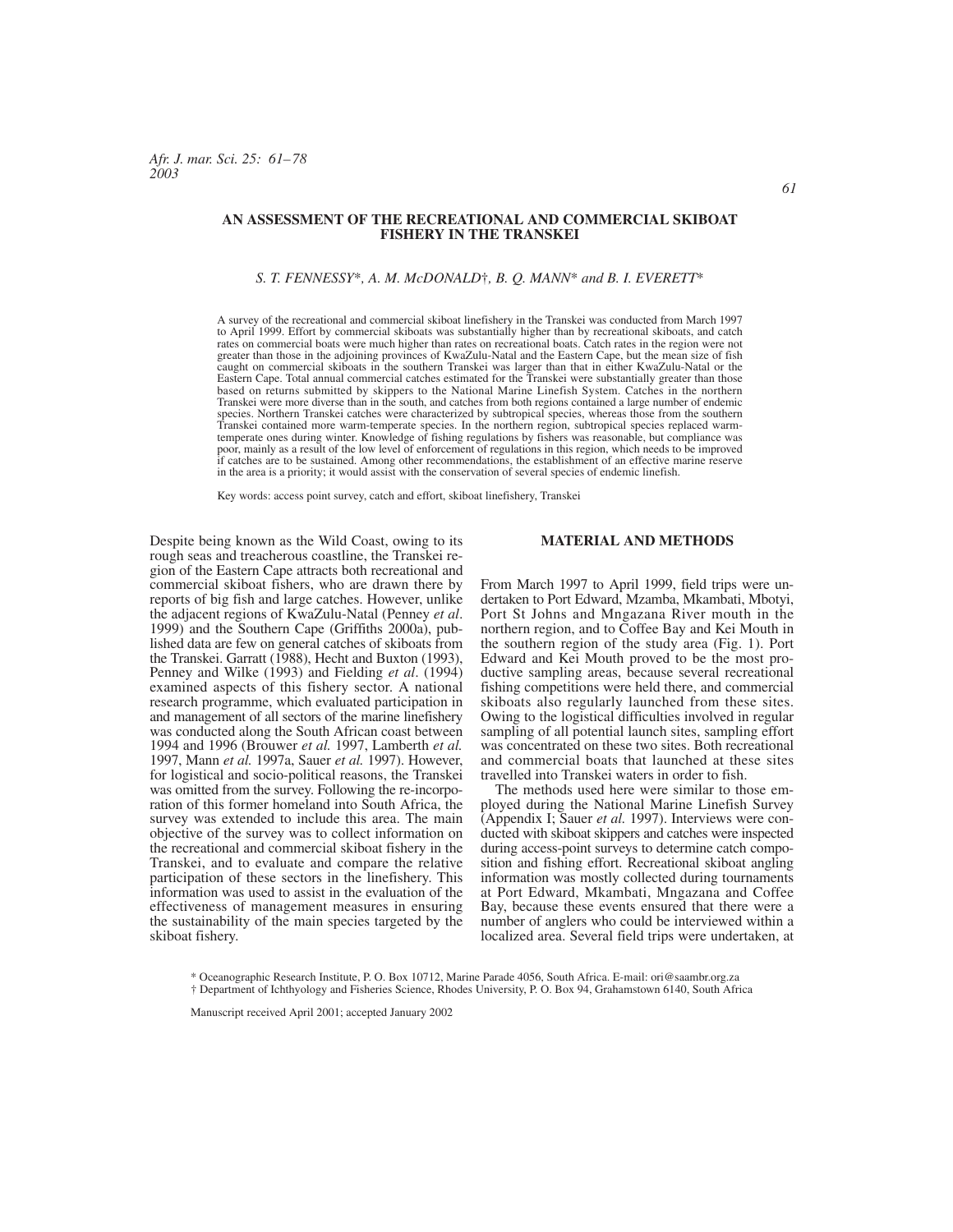

Fig. 1: Map of the Transkei region of South Africa showing places mentioned in the text

irregular intervals, to coincide with these events. Information on commercial fishers was collected by focussing on known launch sites for this sector, such as Port Edward, Mzamba, Port St Johns, Coffee Bay and Kei Mouth (Fig. 1). Attempts were made to obtain at least one commercial sample per calendar month at Port Edward and Kei Mouth, and additional irregular samples of commercial catches were collected from Port St Johns and Coffee Bay. The results of the economics component of interviews have not been included herein, but will be described elsewhere.

All fish in landed catches were counted and measured (total length *TL*, or fork length *FL*) to the nearest mm. If a species was particularly common, a representative subsample (approximately half the catch) was measured instead. Catch weights were estimated by converting individual lengths to weights, using length-

weight relationships (van der Elst and Adkin 1991; Oceanographic Research Institute, unpublished data), and summing the individual weights. If no length-weight relationship was available, then that of a similarly-proportioned species was used.

Catch rates obtained during the survey were compared with those obtained during surveys in the adjacent provinces of KwaZulu-Natal (Mann *et al*. 1997b) and the Eastern Cape (Brouwer 2002) using a twosample *t*-test assuming unequal variances. The average weight of individual fish caught per outing (i.e. the average of total weight per outing divided by total number caught per outing) was compared between regions using a Kruskal-Wallis rank test, followed by Scheffe's test for multiple comparisons of means (Zar 1974). Results of the surveys were compared with the relevant data in the National Marine Linefish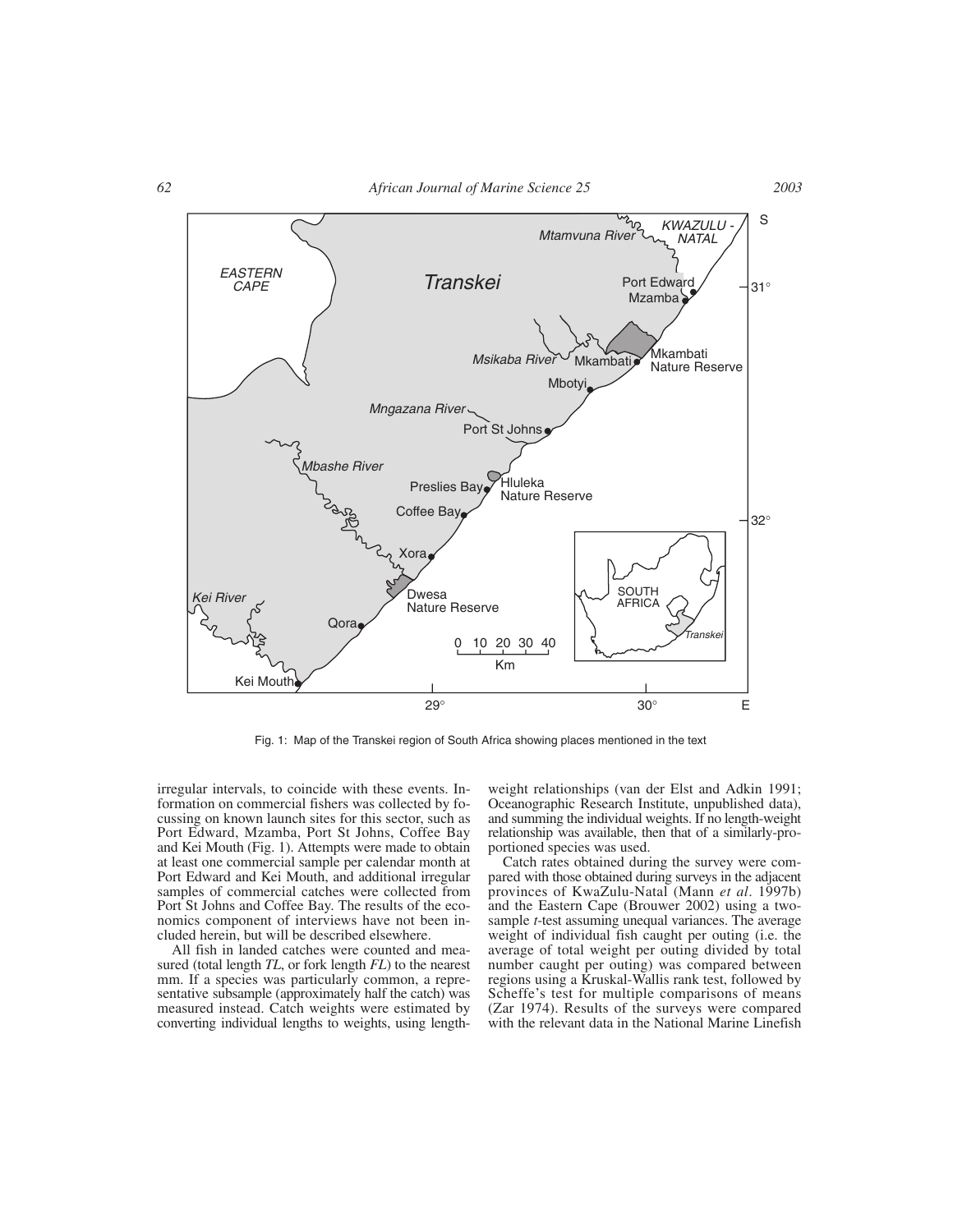| Sector                     |      | Number of inspections |      |                                        |         |          |         |      |        |      |      |               |          |
|----------------------------|------|-----------------------|------|----------------------------------------|---------|----------|---------|------|--------|------|------|---------------|----------|
|                            | Jan. | Feb.                  | Mar. | Apr.                                   | May     | Jun.     | Jul.    | Aug. | Sep.   | Oct. | Nov. | Dec.          | Total    |
|                            |      |                       |      |                                        |         | Northern |         |      |        |      |      |               |          |
| Commercial<br>Recreational | 6    |                       |      | $\begin{array}{c} 5 \\ 60 \end{array}$ | 6       | 14<br>15 | 13      |      | $\sim$ | 8    |      | b<br>$\Omega$ | 81<br>81 |
|                            |      |                       |      |                                        |         | Southern |         |      |        |      |      |               |          |
| Commercial<br>Recreational |      | л.                    | 3    | 11<br>$\tau$                           | 10<br>5 |          | 6<br>25 |      |        |      |      | 16            | 41<br>59 |

Table I: Temporal distribution of skiboat catch inspections in the Transkei, with data pooled across all years (March 1997 –April 1999). Northern refers to the coastline between the Mtamvuna and Mtata rivers and Southern from Coffee Bay to Kei Mouth. A blank means that no data were collected

System (NMLS), i.e. the obligatory catch returns submitted by commercial skiboat skippers that fished in Transkei waters from 1997 to 1999.

The frequencies at which daily bag limits were attained were assessed (by species) by determining catch frequencies of selected species per crew member per outing. In the absence of information on targeting, and to reduce potential bias created by inclusion of outings on which the species of interest was not likely to be caught, only positive outings were analysed, i.e. only outings on which that particular species was caught were utilized for analysis.

#### **RESULTS**

In all, 62 interviews (8 commercial and 54 recreational) were conducted in the northern region and 13 (3 commercial and 10 recreational) in the southern region. Each interview had an associated catch inspection, and a further 100 (northern) and 87 (southern) inspections were conducted on subsequent catches made by anglers who had been previously interviewed (Table I). Most inspections in the northern region  $(n =$ 131, 82%) were of catches made between the Mtamvuna and Msikaba rivers, whereas in the southern region, 95% of inspected catches (*n* = 95) were either made between Xora and Preslies Bay, or between the Kei and Mbashe rivers. The timing of inspections was unevenly distributed throughout the year, particularly in the case of recreational catches (Table I).

# **Participation**

Up until September 1998, 12 permits were allocated to Transkei-based commercial skiboats, allowing them to launch in the Transkei (three each at Mzamba, Port St Johns, Coffee Bay and Qora – Government Gazette 18357 of November 1997). Of these, only six commercial boats used their permits (one each at Port St Johns and Qora, and two each at Mzamba and Coffee Bay) over much of the survey period. However, several commercial boats and numerous recreational boats regularly launched at Port Edward and Kei Mouth in order to fish in Transkei waters. Recreational skiboat effort was extremely variable and seemed to be particularly influenced by holiday periods and fishing competitions. This is reflected by the origins of 64 recreational skippers who were interviewed, only 11 of whom were Transkei residents. Of these skippers, 53 used skiboats and 11 used inflatable boats, whereas all commercial skippers used skiboats. Commercial boats were mostly manned by black crew, whereas most recreational boat crews were white (Table II).

# **Effort and catch rates**

As may be expected, fishing effort on commercial skiboats in the Transkei was higher than on recreational skiboats, and commercial boats launched 3–4 times as often as recreational boats and, in the northern region, fished for longer periods (Table III). The annual average numbers of launches by commercial and

Table II: Gender and racial composition of skiboat crew based on 75 skipper interviews in the Transkei (March 1997 – April 1999)

| Sector                     | Total crew | Black male | White male | Indian male             | White female |
|----------------------------|------------|------------|------------|-------------------------|--------------|
| Commercial<br>Recreational | 202        |            | 20<br>196  | $\qquad \qquad \  \, -$ |              |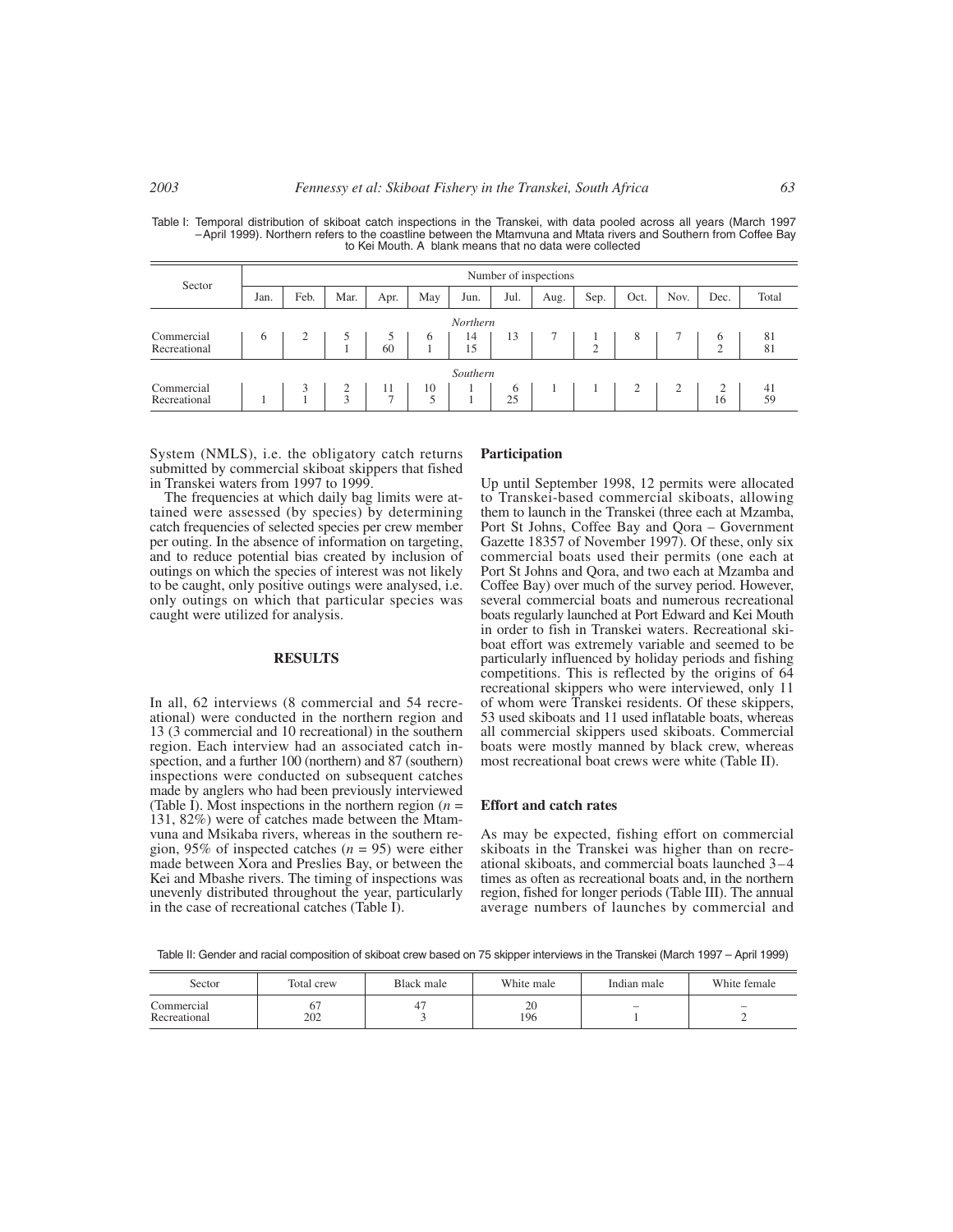| Table III: Results of the catch-and-effort component of interviews of skippers and catch inspections of commercial and recreational<br>skiboats fishing in the Transkei (1997-1999). Northern refers to the coastline between the Mtamvuna and Mtata rivers |
|-------------------------------------------------------------------------------------------------------------------------------------------------------------------------------------------------------------------------------------------------------------|
| and Southern from Coffee Bay to Kei Mouth. KwaZulu-Natal figures (April 1994–February 1996) are based on Mann et                                                                                                                                            |
| al. (1997b), Eastern Cape figures (April 1994–February 1996) are based on Brouwer (2002)                                                                                                                                                                    |

| Parameters                                                                                                                                                                                                                                                                                                                                             | Northern Transkei                                                       |                                                                       | KwaZulu-Natal                                                    |                                                               | Southern Transkei                                                |                                                                       | Eastern Cape                                                              |                                                                       |
|--------------------------------------------------------------------------------------------------------------------------------------------------------------------------------------------------------------------------------------------------------------------------------------------------------------------------------------------------------|-------------------------------------------------------------------------|-----------------------------------------------------------------------|------------------------------------------------------------------|---------------------------------------------------------------|------------------------------------------------------------------|-----------------------------------------------------------------------|---------------------------------------------------------------------------|-----------------------------------------------------------------------|
|                                                                                                                                                                                                                                                                                                                                                        | Comm.                                                                   | Rec.                                                                  | Comm.                                                            | Rec.                                                          | Comm.                                                            | Rec.                                                                  | Comm.                                                                     | Rec.                                                                  |
| Number of inspections<br>Average number of crew<br>Average number of rods<br>Average daily fishing hours<br>Average launches in past year<br>Average skipper experience (years)<br>Average skipper age (years)<br>Total number of fish inspected<br>Total weight of fish inspected (kg)<br>Average number of fish fisher $\frac{1}{2}$ h <sup>-1</sup> | 81<br>6<br>6<br>7.7<br>139.1<br>18.9<br>43.5<br>7414<br>8 5 5 7<br>1.86 | 81<br>3.3<br>5.1<br>5.4<br>32.4<br>15.7<br>40<br>789<br>  289<br>0.63 | 35<br>5.5<br>6.7<br>134.7<br>16<br>42<br>3655<br>3 0 8 2<br>2.55 | 213<br>3<br>5.5<br>38.5<br>16<br>43<br>1459<br>2 8 4 9<br>0.5 | 41<br>6.3<br>6.7<br>58.7<br>12.3<br>27.7<br>1056<br>2831<br>0.71 | 59<br>3.6<br>3.5<br>7.2<br>22.5<br>12.1<br>41.3<br>505<br>998<br>0.46 | 230<br>4.7<br>3.5<br>8.3<br>159<br>11<br>42<br>16 6 5 5<br>21 680<br>1.85 | 165<br>3.4<br>3.7<br>7.2<br>37<br>18<br>46<br>2 3 7 3<br>4866<br>0.89 |
| Average weight of fish fisher <sup>-1</sup> h <sup>-1</sup> (kg)                                                                                                                                                                                                                                                                                       | 2.22                                                                    | 0.95                                                                  | 2.21                                                             | 0.78                                                          | 1.44                                                             | 0.87                                                                  | 2.39                                                                      | 1.42                                                                  |

Comm. = Commercial

Rec. = Recreational

recreational skiboats in the northern region were similar to those recorded by Mann *et al*. (1997b) for KwaZulu-Natal, but the average number of launches by commercial skiboats in the southern Transkei was 2–3 times less than that recorded in the other regions (Table III).

Mean catch rates on commercial boats in the Transkei were about double those rates on recreational boats, and catch rates by commercials in the northern Transkei were 1.5–2 times greater than rates in the southern Transkei (Tables III, IV). Differences between mean catch rates in KwaZulu-Natal and the northern Transkei were not significant for either commercial or recreational sectors, whereas catch rates in the Eastern Cape were significantly greater than in the southern Transkei for both sectors (Tables III, IV). For the commercial sector, the average weight of individual fish caught per outing differed significantly between the four regions (KwaZulu-Natal, northern Transkei, southern Transkei, and Eastern Cape; Kruskal-Wallis  $\chi^2 = 19$ ,  $df = 3$ ), Scheffe's test indicating that the southern Transkei weights were significantly greater (Table V). The differences between the mean weights of fish in recreational catches from the four regions were not significant.

In Table VI, commercial catch and effort information obtained during the survey is compared with the information submitted by commercial skippers to the NMLS. The information from the two sources was not statistically compared, because NMLS information was obtained from overall catch-and-effort summaries produced by Marine & Coastal Management, i.e. raw data were not utilized. Nevertheless, it is apparent that the annual average number of outings per boat in the northern region recorded on the NMLS is at least half the median number of outings that the interviewed skippers estimated they undertook. In contrast, for two of the three years considered here, the average number of outings per boat in the southern region

Table IV: Results of *t*-tests comparing mean catch rates between fishing sectors and adjacent regions (Table III). Values of *t* are<br>provided when the difference is significant at the  $p < 0.05$ \* or  $p < 0.01$ \*\* levels

| Comparative catch rates                                                                                                                                                                                                                                                                                                                                                                                                                                                                                                    | Number of fish $h^{-1}$                                        | Weight of fish $h^{-1}$                                                      |
|----------------------------------------------------------------------------------------------------------------------------------------------------------------------------------------------------------------------------------------------------------------------------------------------------------------------------------------------------------------------------------------------------------------------------------------------------------------------------------------------------------------------------|----------------------------------------------------------------|------------------------------------------------------------------------------|
| Northern Transkei commercial v. Northern Transkei recreational<br>Southern Transkei commercial v. Southern Transkei recreational<br>Northern Transkei commercial v. Southern Transkei commercial<br>Northern Transkei recreational v. Southern Transkei recreational<br>Northern Transkei commercial v. KwaZulu-Natal commercial<br>Northern Transkei recreational v. KwaZulu-Natal recreational<br>Southern Transkei commercial v. Eastern Cape commercial<br>Southern Transkei recreational v. Eastern Cape recreational | $7.8**$<br>ns<br>$6***$<br>ns<br>ns<br>ns<br>$6.3**$<br>$2.5*$ | $8.1**$<br>$2.4*$<br>$3.3**$<br>ns<br>ns<br><sub>ns</sub><br>$3.2**$<br>2.1* |

ns = not significant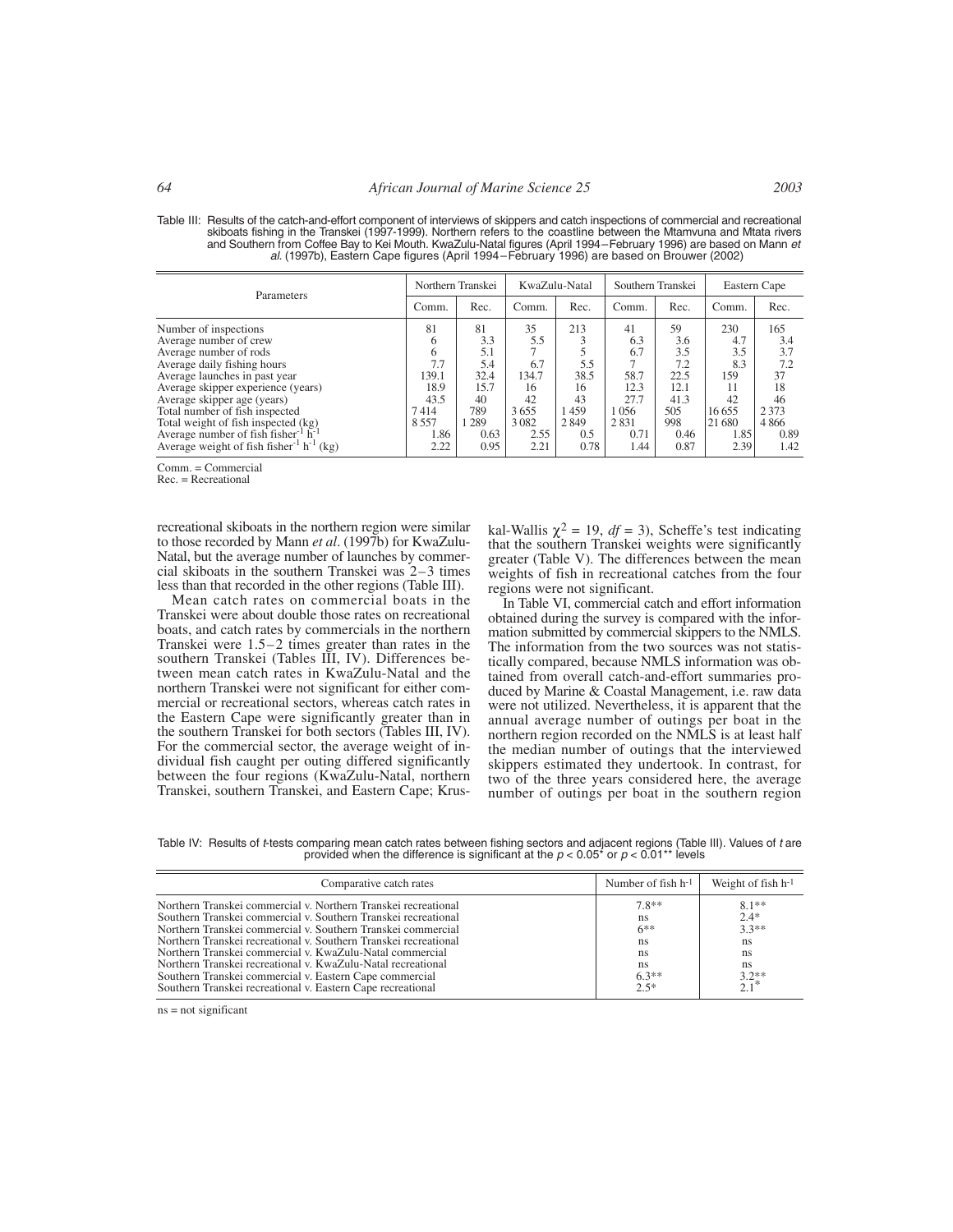| Table V: Results of Scheffe's multiple means test for compari- |  |
|----------------------------------------------------------------|--|
| son of mean fish weight from commercial skiboats in            |  |
| four regions. Values are grouped in subsets according          |  |
| to the degree of similarity between them $(p = 0.05)$          |  |

|                                                                         | Mean fish weight (kg)     |                      |          |  |  |  |  |  |
|-------------------------------------------------------------------------|---------------------------|----------------------|----------|--|--|--|--|--|
| Region                                                                  | Number of<br>observations | Subset 1             | Subset 2 |  |  |  |  |  |
| Northern Transkei<br>KwaZulu-Natal<br>Eastern Cape<br>Southern Transkei | 81<br>35<br>230           | 1.62<br>1.67<br>1.58 | 3.68     |  |  |  |  |  |

the survey (Table VI). In the southern region, estimates of total annual catch based on submitted catch returns were 1–5 times lower than estimates based on survey results. However, the survey estimates of total catch assume that the catch-and-effort parameters obtained during the survey remained constant from 1997 to 1999.

It was not possible to estimate total catch on recreational skiboats, because no estimates of total numbers of boats operating in the area were available.

#### **Catch composition**

recorded on the NMLS exceeded the median number of launches obtained during the survey. The latter value is based on only three skipper interviews, however, and the skipper's responses varied widely. Hourly catch rates in the northern region based on returns submitted to the NMLS were up to three times

lower than those obtained during the survey (Table VI). In the southern region, NMLS catch rates were about twice as high as the survey rates. In the northern region, total annual catches based on submitted returns were 4–16 times lower than those estimated during

Targeting of effort by recreational fishers in the northern Transkei was evenly distributed between pelagic and reef fish, and <3% of their fishing time was spent obtaining bait. In the southern Transkei, 90% of recreational effort was directed towards reef fish and only 10% towards pelagic species. In contrast, all commercial fishing effort was reportedly directed at reef fish. The relative importance of the different species in catches from the northern and southern Transkei differed markedly, and more species were recorded in the former ( $n = 55$ ) than in the latter region ( $n = 34$ ;

Table VI: Comparison of commercial effort, catch rates and total catch in the Transkei based on catch returns submitted to the NMLS (1997–1999) and results obtained during this survey (combined estimates for 1997–1999). The number<br>of NMLS outings boat<sup>-1</sup> year<sup>-1</sup> was based on the total number of outings submitted per year divided by the avera number of boats that submitted returns each month. Number of survey outings boat<sup>-1</sup> year<sup>-1</sup> is based on the median of responses obtained from seven interviews of boat skippers in the northern region and three interviews in the southern region. Estimates of total annual catch using the survey information were based on the product of number of boats, outings boat-1 year-1, mean crew outing-1, mean hours outing-1 and catch fisher-1 h-1. Northern refers to the coastline between the Mtamvuna River and Mtata rivers and Southern from Coffee Bay to Kei Mouth

| Parameter                                     | Year                 |                                            | NMLS information                           | Survey information |          |  |
|-----------------------------------------------|----------------------|--------------------------------------------|--------------------------------------------|--------------------|----------|--|
|                                               |                      | Northern                                   | Southern                                   | Northern           | Southern |  |
| Number of boats                               | 1997<br>1998<br>1999 | 9<br>$\begin{array}{c} 6 \\ 3 \end{array}$ | 6<br>$\begin{array}{c} 6 \\ 5 \end{array}$ | 8                  | 6        |  |
| Outings boat <sup>-1</sup> year <sup>-1</sup> | 1997<br>1998<br>1999 | 73<br>51<br>73                             | 75<br>73<br>23                             | 140                | 50       |  |
| Mean crew outing- $1$                         | 1997<br>1998<br>1999 | 5.9<br>6.7<br>7.7                          | 4.9<br>4.9<br>5.7                          | 6                  | 6.3      |  |
| Mean hours outing-1                           | 1997<br>1998<br>1999 | 6.8<br>5.6<br>6.6                          | 6.9<br>5.3<br>7.3                          | 7.7                | 7        |  |
| Catch fisher $h^{-1}$ (kg)                    | 1997<br>1998<br>1999 | 2.03<br>1.55<br>0.76                       | 2.82<br>2.85<br>2.67                       | 2.22               | 1.44     |  |
| Annual catch (tons)                           | 1997<br>1998<br>1999 | 26.4<br>11.6<br>6.7                        | 16.5<br>8.6<br>4                           | 115                | 19       |  |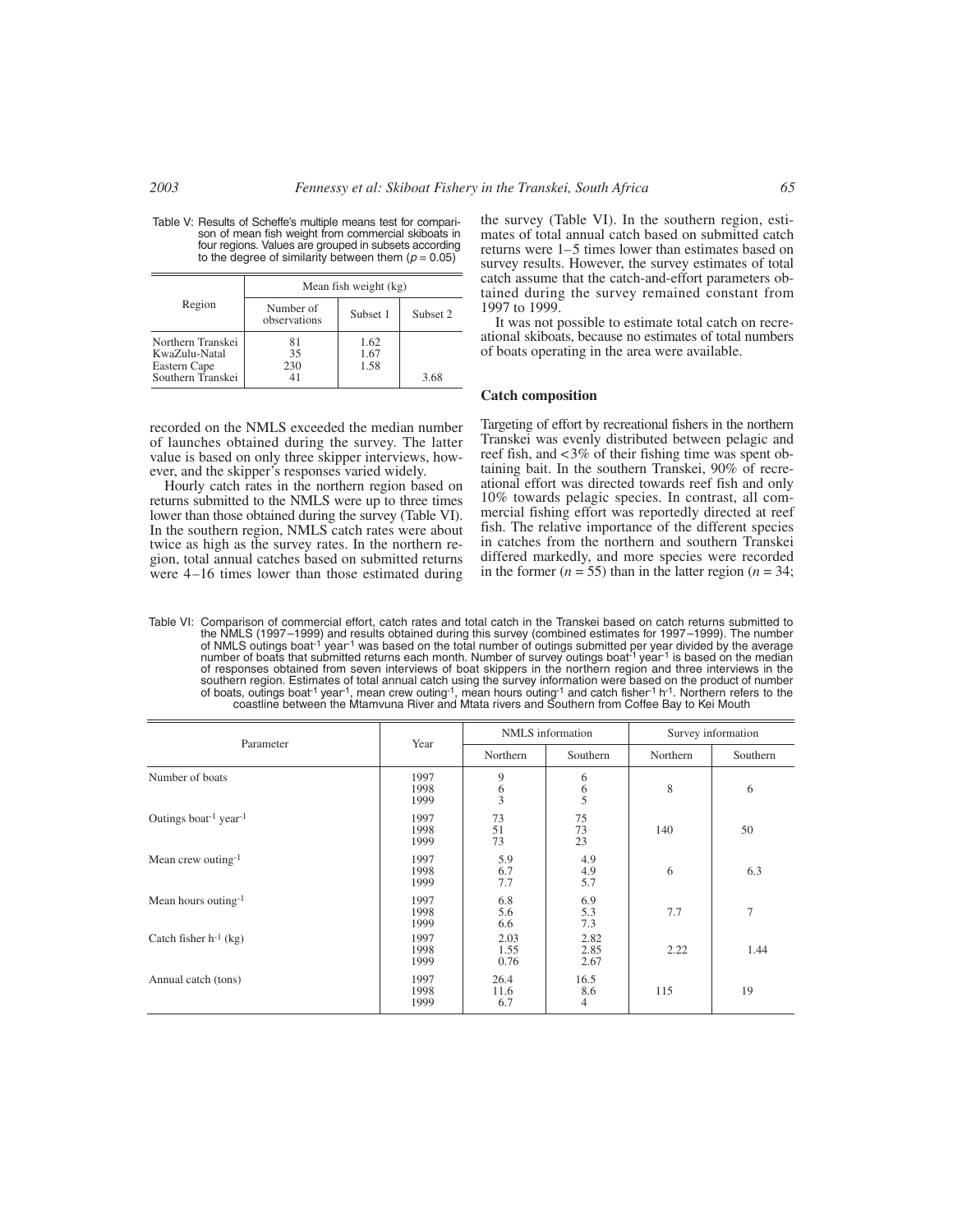Table VII: Relative percentage contributions of species to commercial catch composition by weight from 1997 to 1999, obtained during the survey and from catch returns submitted to the NMLS

|                                                                                                                                                                                                                                                                         | Frequency $(\% )$                                                            |                                                                                                                                                                                                                                                 |                                                                              |  |  |  |  |
|-------------------------------------------------------------------------------------------------------------------------------------------------------------------------------------------------------------------------------------------------------------------------|------------------------------------------------------------------------------|-------------------------------------------------------------------------------------------------------------------------------------------------------------------------------------------------------------------------------------------------|------------------------------------------------------------------------------|--|--|--|--|
| Taxon                                                                                                                                                                                                                                                                   | Survey catch $(\%)$                                                          |                                                                                                                                                                                                                                                 | NMLS catch $(\%)$                                                            |  |  |  |  |
|                                                                                                                                                                                                                                                                         | Northern Transkei                                                            |                                                                                                                                                                                                                                                 |                                                                              |  |  |  |  |
| Pachymetopon aeneum<br>Chrysoblephus puniceus<br>Epinephelus spp.<br>Chrysoblephus anglicus<br>Chrysoblephus cristiceps<br>Polysteganus praeorbitalis<br>Polysteganus undulosus<br>Cheimerius nufar<br>Polysteganus coeruleopunctatus<br>Polyamblodon germanum<br>Other | 29.0<br>11.7<br>9.9<br>9.0<br>5.5<br>4.6<br>3.8<br>3.1<br>2.0<br>1.2<br>21.2 | Chrysoblephus cristiceps<br>Epinephelus spp.<br>Chrysoblephus puniceus<br>Petrus rupestris<br>Cheimerius nufar<br>Galeichthys sp.<br>Chrysoblephus anglicus<br>Cymatoceps nasutus<br>Seriola lalandi<br>Polysteganus coeruleopunctatus<br>Other | 20.7<br>12.5<br>8.2<br>6.6<br>5.6<br>4.9<br>4.7<br>4.4<br>4.2<br>3.7<br>24.6 |  |  |  |  |
|                                                                                                                                                                                                                                                                         | Southern Transkei                                                            |                                                                                                                                                                                                                                                 |                                                                              |  |  |  |  |
| Petrus rupestris<br>Chrysoblephus cristiceps<br>Polysteganus undulosus<br>Cymatoceps nasutus<br>Epinephelus spp.<br>Argyrozona argyrozona<br>Cheimerius nufar<br>Pterogymnus laniarius<br>Pachymetopon aeneum<br>Atractoscion aequidens<br>Other                        | 56.6<br>10.4<br>6.1<br>4.9<br>4.4<br>3.7<br>3.3<br>2.7<br>2.1<br>1.9<br>3.9  | Petrus rupestris<br>Chrysoblephus cristiceps<br>Atractoscion aequidens<br>Argyrozona argyrozona<br>Cymatoceps nasutus<br>Polysteganus undulosus<br>Epinephelus spp.<br>Cheimerius nufar<br>Pterogymnus laniarius<br>Argyrosomus spp.<br>Other   | 38.5<br>13.4<br>8.5<br>8.4<br>5.6<br>5.5<br>5.5<br>4.3<br>2.8<br>2.4<br>5.1  |  |  |  |  |

Appendices II, III). Although many species (64) were recorded in retained catches, relatively few were dominant, particularly in the southern region (Table VII). There was a very high proportion (48% of species) of endemic fish in both commercial and recreational catches (Appendices II, III).

There were differences between commercial catch composition determined by the survey and that obtained from catch returns submitted to the NMLS, particularly in the northern region (Table VII). Only composition by weight was compared, because these are the data submitted to the NMLS system by skippers. Although most of the commonly caught species co-occurred in both the survey and the NMLS data, their relative contributions often differed markedly. For example, in the northern region, blue hottentot *Pachymetopon aeneum* was not recorded in NMLS catches at all, whereas it was the dominant species by weight observed in the survey. Also, in the northern region, dageraad *Chrysoblephus cristiceps* constituted  $>20\%$  of catch weight according to the NMLS, but only about 5% based on survey results. Only 31 taxa were identified in NMLS returns (northern and southern regions combined), compared to 64 species identified during the survey. In 1997, catch returns from the northern region contained a substantial component (20%) of reef fish that were not identified by skippers.

#### **Length composition and seasonality**

The most commonly caught fish were fairly small, apart from red steenbras *Petrus rupestris* (Fig. 2) and poenskop *Cymatoceps nasutus*. Most fish measured were above the relevant minimum legal size limits (where these limits existed), although some sublegal sized slinger *Chrysoblephus puniceus*, santer *Cheimerius nufar* and dageraad had been retained. Some of these were kept by the crew for personal consumption, or filleted for use as bait.

The seasonality of species abundance in commercial catches was examined by plotting catch per unit effort (*cpue*) of the commonest species on a monthly basis (Fig. 3). In the absence of information on targeting, fishing effort was assumed to be equally directed at all species. Only commercial catches were examined, because these provided the greatest monthly coverage of catches (Table I). Seasonality based on NMLS data was not examined, because skippers did not always identify fish to species level. In the northern region,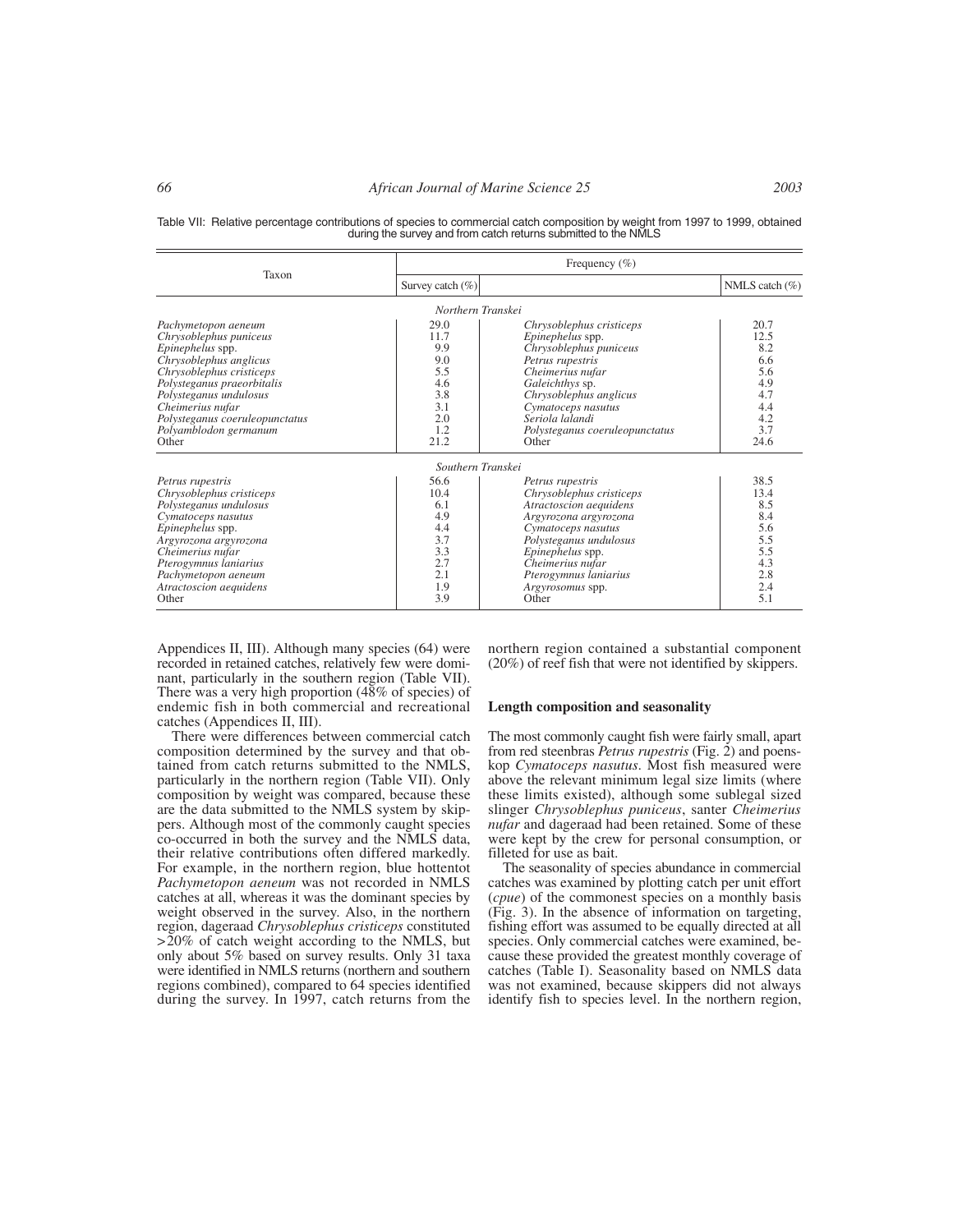

Fig. 2: Length frequencies of eight species of fish commonly<br>retained by Transkei skiboat fishers, 1997–1999.<br>Lengths of *P. aeneum, P. puniceus* and *C. anglicus* were from catches in the northern region, C. nufar, P. rupestris and C. cristiceps from the northern and southern region and P. laniarius and A. argyrozona from the southern region. Dashed vertical lines indicate the minimum legal size limit, where these exist

there was a clear change in composition from summer to winter, when slinger and Englishman *Chrysoblephus anglicus* were replaced by blue hottentot and dageraad. Seventyfour *Polysteganus undulosus* and red steenbras were more commonly caught in autumn/ winter in the northern region, but were more common in summer/autumn catches in the southern region. In the southern region, dageraad, panga *Pterogymnus laniarius* and carpenter *Argyrozona argyrozona* were

caught mostly during spring and/or summer, whereas santer were caught throughout most of the year.

#### **Attitudes of skippers towards management**

A high proportion of interviewed skippers agreed with current management measures, but compliance was poor (Table VIII). Despite their better knowledge of the regulations, commercial skippers were less compliant than recreational skippers, particularly with regard to minimum sizes and closed areas. For example, nine of the 11 commercial skippers interviewed agreed with minimum size regulations, and nine  $(82\%)$  had disobeyed this regulation at some time. In contrast, of the 64 recreational skippers interviewed, 53 agreed with this regulation, and 31 (48%) had disobeyed it. Seven of the 11 (64%) commercial skippers interviewed had attained their bag limits for one or more species on the critical list (red steenbras, poenskop or seventyfour) at some stage. In all,  $65\%$  ( $n = 40$ ) of recreational skippers had attained their bag limit for one or more species on the restricted list (as per Government Gazette No. 3782 of 1984). A total of 39% (*n* = 24) of recreational skippers admitted to selling their catch and  $63\%$  ( $n = 39$ ) thought that they should be allowed to do so. Seven of the 11 (64%) commercial skippers indicated that they took charters on occasion.

In all, 10 of 11 commercial skippers had their catches inspected by enforcement officers after fishing in Transkei waters, whereas 63% (*n* = 40) of recreational skippers had been inspected. These values largely refer to inspections of boats launched at Port Edward and conducted by Ezemvelo KwaZulu-Natal Wildlife staff. Therefore, seven of the 10 commercial skippers and 37 of the 40 recreational skippers had been inspected at Port Edward. Frequency of inspection was three times annually for both the commercial and recreational sectors of the northern Transkei, but virtually nil for both sectors in the southern Transkei.

Frequency (%) Regulation Agreed with regulations Disobeyed regulations Knowledge of regulations Commercial Recreational Commercial Recreational Commercial Recreational Minimum size | 82 | 86 | 82 | 50 | 73 | 31 Bag limit 191 79 36 36 96 56 Closed season (a) 82 84 64 27 91 64 64 Closed area  $91 \t 90 \t 46 \t 15 \t -$ 

Table VIII: Responses of Transkei skiboat skippers to questions on management measures. Knowledge of regulations refers to those regulations pertaining to species being targeted by the fishers on the day of inspection. Figures given are percentages based on interviews with commercial  $(n = 11)$  and recreational fishers  $(n = 64)$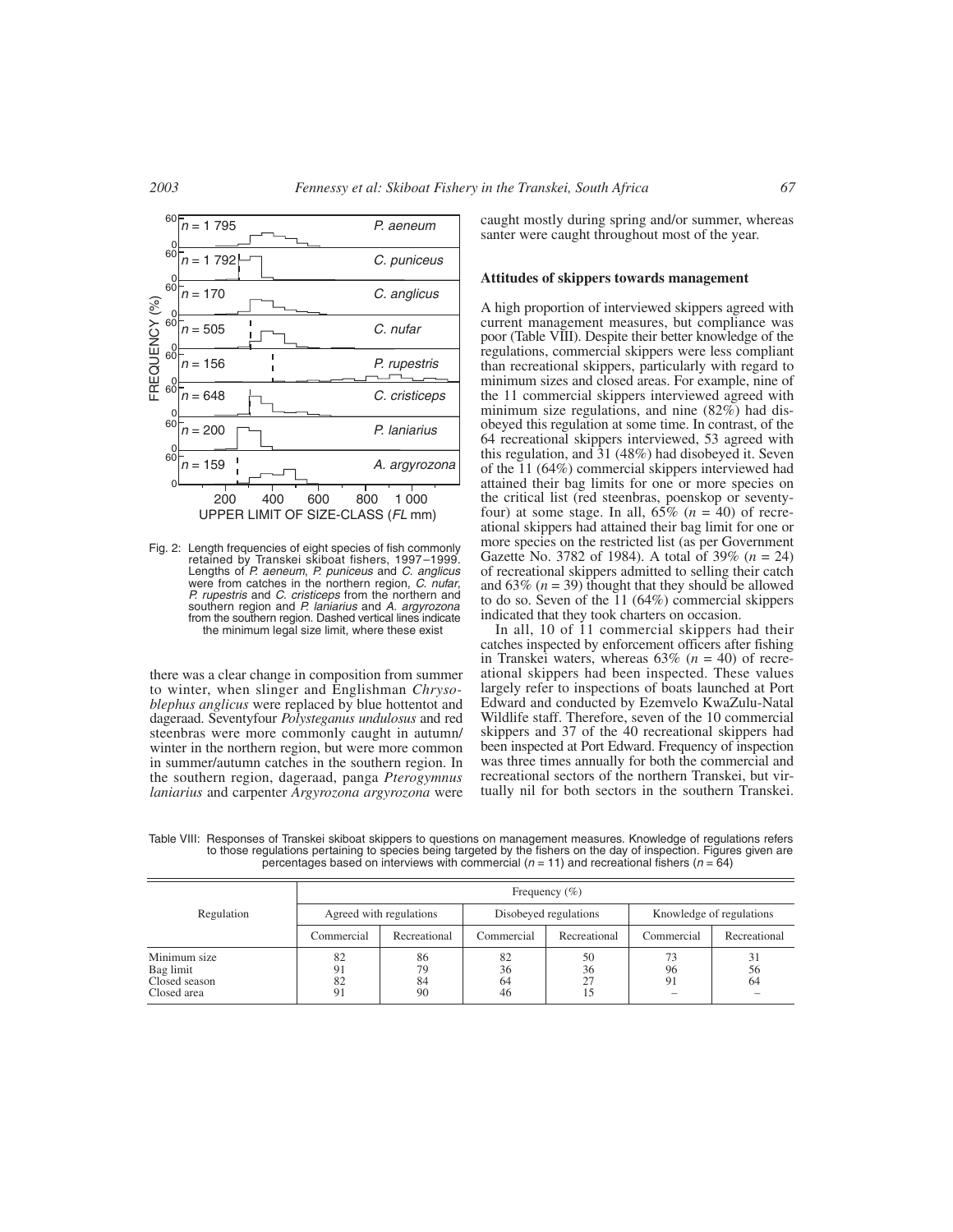

Fig. 3: Seasonal abundance of common fish species in catches by commercial skiboats in the northern and southern Transkei, 1997–1999, expressed as *cpue* by number and weight. Data were pooled over all years.<br>No data were available for January in the southern region

Eight of 11 commercial skippers and 78% (*n* = 50) of recreational skippers felt that fishing had deteriorated, although some said that this was not the case for all species. The commonest reasons given for the decline were trawlers, overfishing and pollution (33, 28 and 20% of respondents respectively). The majority (95%) of recreational skippers said they would be prepared to pay for a licence to assist with fisheries conservation, and the average price they were prepared to pay was R105 per year.

the five most commonly caught species on recreational skiboats were examined (Table IX). Despite restricting the analysis to those outings during which the species of interest were caught, there was a substantial proportion of zero catches for all species examined. Bag limits for seventyfour (commercials), and slinger, blue hottentot and poenskop (recreationals) were exceeded at times, albeit at low frequencies (Table IX).

# **Frequency of attaining daily bag limits**

# **DISCUSSION**

Only three species (red steenbras, seventyfour and poenskop) caught on commercial skiboats were subject to daily bag limits during this survey, and only Despite anecdotal reports of big fish and large catches in the Transkei, this study shows that, although fish caught on commercial boats in the southern Transkei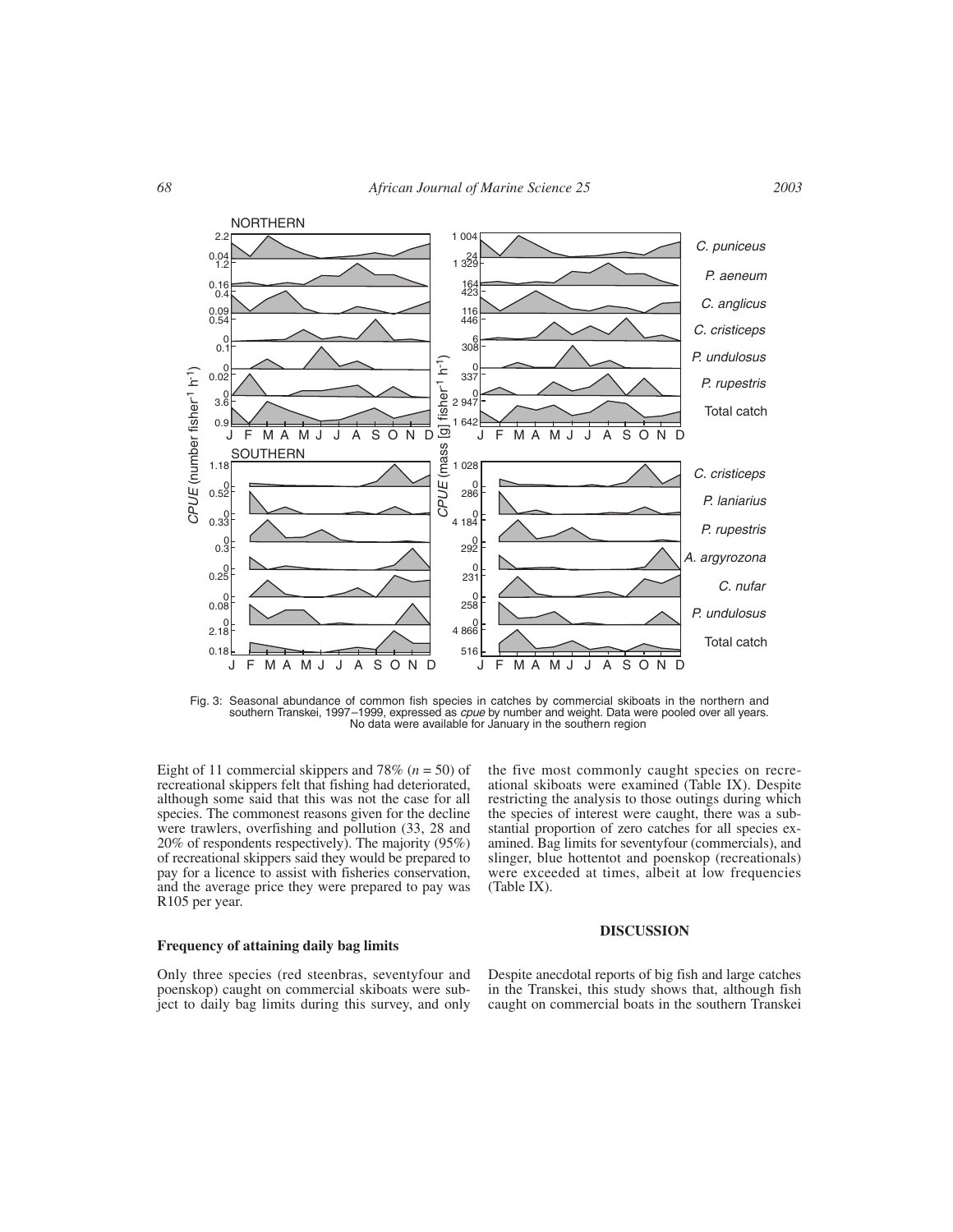Table IX: Observed daily catch frequencies of selected species in the Transkei skiboat fishery. Daily bag limits (Government Gazette No. 14353 of 1992) for the relevant species are provided in parenthesis. Positive outings refer to the fact that only outings on which a particular species was caught were used for the analysis. Total crew refers to the total number of crew on those positive outings. Values presented are percentages of crew attaining a particular number of fish per outing. For example, in the case of seventyfour caught in the northern Transkei commercial fishery, of the<br>16 outings on which that fish were caught, 47.4% of the crew caught none, 39.7% caught one fish, 5.2% c

| Species                                                                                      | Positive<br>Total<br>outings<br>crew |                              | Number of fish per crew member       |                                      |                                     |                                            |                                                |                                                           |                                                      |                                                              |                                                          |                                                                |
|----------------------------------------------------------------------------------------------|--------------------------------------|------------------------------|--------------------------------------|--------------------------------------|-------------------------------------|--------------------------------------------|------------------------------------------------|-----------------------------------------------------------|------------------------------------------------------|--------------------------------------------------------------|----------------------------------------------------------|----------------------------------------------------------------|
|                                                                                              |                                      |                              | $\Omega$                             | 1                                    | $\overline{2}$                      | 3                                          | 4                                              | 5                                                         | 6                                                    | 7                                                            | 8                                                        | 9                                                              |
|                                                                                              | Northern Transkei commercial         |                              |                                      |                                      |                                     |                                            |                                                |                                                           |                                                      |                                                              |                                                          |                                                                |
| Seventyfour (2)<br>Red steenbras (10)<br>Poenskop (2)                                        | 16<br>12<br>29                       | 116<br>75<br>179             | 47.4<br>73.3<br>76.7                 | 39.7<br>26.7<br>23.3                 | 5.2<br>$\Omega$<br>$\Omega$         | $\mathbf{0}$<br>$\theta$<br>$\theta$       | 1.7<br>$\Omega$<br>$\Omega$                    | 6<br>$\overline{0}$<br>$\Omega$                           |                                                      |                                                              |                                                          |                                                                |
| Southern Transkei commercial                                                                 |                                      |                              |                                      |                                      |                                     |                                            |                                                |                                                           |                                                      |                                                              |                                                          |                                                                |
| Seventyfour (2)<br>Red steenbras (10)<br>Poenskop (2)                                        | 13<br>18<br>8                        | 80<br>111<br>52              | 35<br>25.2<br>69.2                   | 47.5<br>55.9<br>30.2                 | 17.5<br>13.5<br>$\Omega$            | $\theta$<br>$\overline{0}$<br>$\Omega$     | $\overline{0}$<br>$\overline{0}$<br>$\Omega$   | $\overline{0}$<br>$\overline{0}$<br>$\Omega$              |                                                      |                                                              |                                                          |                                                                |
|                                                                                              |                                      |                              |                                      | Northern Transkei recreational       |                                     |                                            |                                                |                                                           |                                                      |                                                              |                                                          |                                                                |
| Slinger $(5)$<br>Catface rockcod (5)<br>Dageraad (5)<br>Scotsman $(5)$<br>Blue hottent $(5)$ | 33<br>30<br>14<br>22<br>18           | 111<br>111<br>45<br>83<br>59 | 23.4<br>38.7<br>28.9<br>41<br>42.4   | 27<br>49.6<br>31.1<br>47<br>50.9     | 23.4<br>11.7<br>26.7<br>10.8<br>1.7 | 10.8<br>$\Omega$<br>8.9<br>1.2<br>$\Omega$ | 4.5<br>$\Omega$<br>4.4<br>$\Omega$<br>$\Omega$ | 8.1<br>$\Omega$<br>$\Omega$<br>$\Omega$<br>1.7            | $\theta$<br>$\theta$<br>$\theta$<br>$\theta$<br>3.4  | $\theta$<br>$\Omega$<br>$\Omega$<br>$\Omega$<br>$\Omega$     | 1.8<br>$\theta$<br>$\Omega$<br>$\Omega$<br>$\Omega$      | 0.9<br>$\Omega$<br>$\theta$<br>$\Omega$<br>$\theta$            |
|                                                                                              |                                      |                              |                                      | Southern Transkei recreational       |                                     |                                            |                                                |                                                           |                                                      |                                                              |                                                          |                                                                |
| Dageraad (5)<br>Carpenter $(10)$<br>Santer $(10)$<br>Blue hottent $(5)$<br>Poenskop (2)      | 21<br>10<br>18<br>13<br>12           | 71<br>35<br>62<br>47<br>49   | 33.8<br>22.9<br>45.2<br>38.3<br>42.5 | 40.8<br>37.1<br>32.3<br>51.1<br>47.5 | 11.3<br>8.6<br>11.3<br>8.5<br>5     | 7<br>2.9<br>11.3<br>2.1<br>2.5             | 7<br>11.4<br>$\Omega$<br>$\Omega$<br>2.5       | $\overline{0}$<br>2.9<br>$\Omega$<br>$\Omega$<br>$\Omega$ | $\Omega$<br>14.3<br>$\Omega$<br>$\Omega$<br>$\Omega$ | $\mathbf{0}$<br>$\Omega$<br>$\Omega$<br>$\Omega$<br>$\Omega$ | $\Omega$<br>$\Omega$<br>$\Omega$<br>$\Omega$<br>$\Omega$ | $\overline{0}$<br>$\theta$<br>$\Omega$<br>$\Omega$<br>$\Omega$ |

are larger than in adjacent regions, catch rates in the Transkei are not appreciably greater than in the other regions. In fact, catch rates on commercial and recreational skiboats in the Eastern Cape were about 1.5 times greater than their counterparts in the southern Transkei. It is also apparent that most of the skiboaters who fish in the Transkei are not resident there, but travel there on holiday (recreational) or for commercial gain on a daily basis (commercial). Consequently, fishing effort in this region is lower than that in the adjacent areas. The comparatively lower effort is also likely a reflection of the poor roads and lack of infrastructure, which discourage extensive immigration of people to the area, and rough seas, which frequently prevent skiboat fishing. In addition, the close proximity of the powerful Agulhas Current to the Transkei coast (Beckley and van Ballegooyen 1992) means that fishing for reef fish is often hampered, because crews cannot get their bait down to the reef. Therefore, although the lower fishing effort in the Transkei region can potentially lead to better catches, the difficult fishing conditions result in similar, or lower, average catch rates compared to KwaZulu-Natal or the Eastern Cape. However, the potential for catching large reef fish, such as red steenbras and poenskop, which are rare elsewhere, continues to lure both commercial and recreational anglers to this region.

Most of the fishing effort by the skiboat sector in the Transkei is directed at reef fish, particularly by the commercial sector. The even distribution of recreational fishing effort between pelagic and reef fish in the northern region is partially accounted for by the practice of fishing for pelagic species with a "trap stick"<sup>1</sup> while simultaneously targeting reef fish with bottom tackle. The high overall proportion of endemic sparids in both commercial and recreational catches was similar to that recorded by Mann *et al.* (1997b) in KwaZulu-Natal and Brouwer (2002) in the Eastern

<sup>&</sup>lt;sup>1</sup> A trap stick is a fishing rod rigged with tackle suitable for catching pelagic fish while the crew are targeting demersal reef fish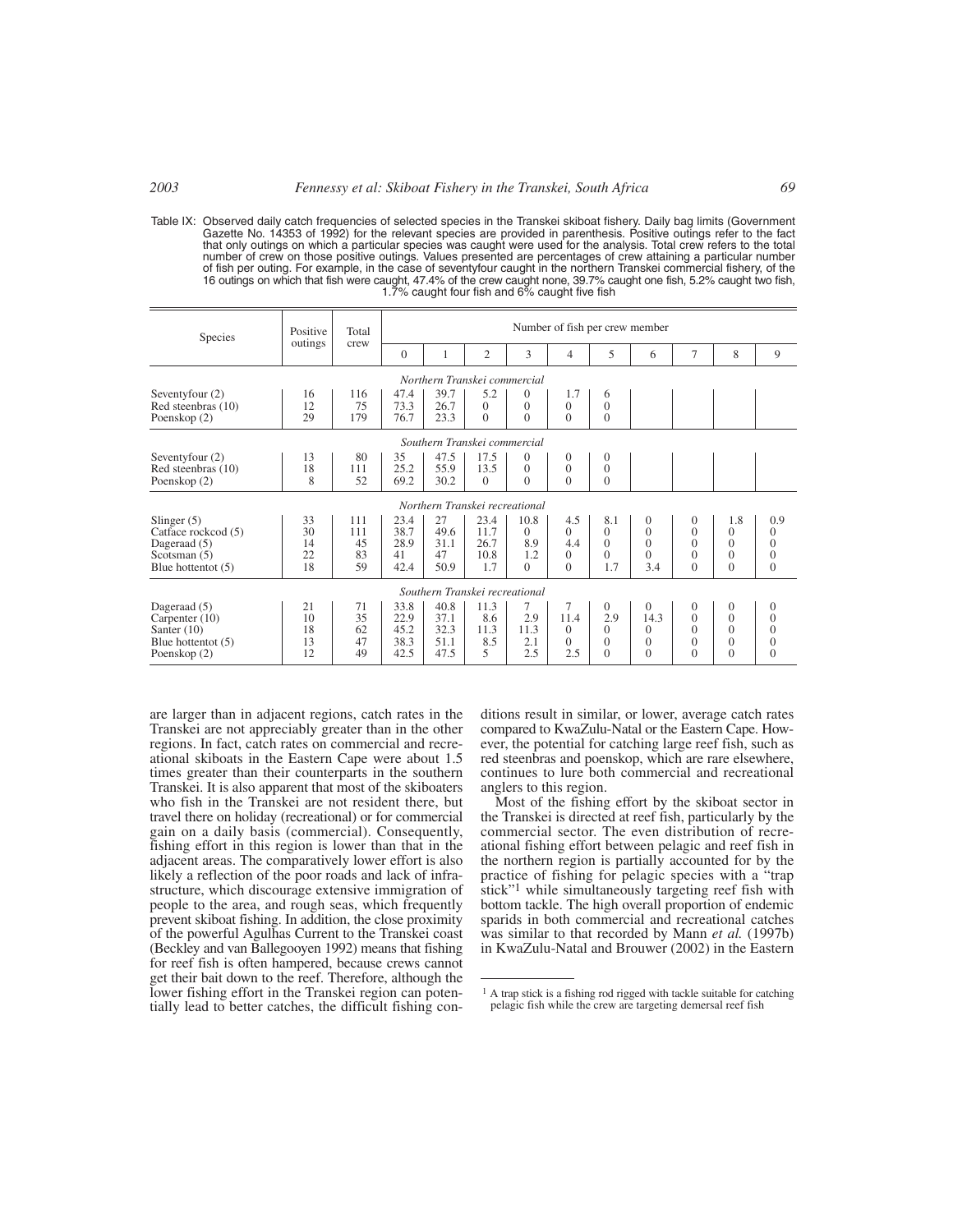Cape from Stil Bay to Kei Mouth. This includes species such as red steenbras, seventyfour, dageraad, slinger, Englishman, blue hottentot, panga, carpenter, poenskop and Scotsman *Polysteganus praeorbitalis*. Another commonly recorded endemic species, catface rockcod *Epinephelus andersoni*, was mainly caught in the northern region. It is probable that commercial catches of sea barbel *Galeichthys* sp., fransmadam *Boopsoidea inornata*, steentjie *Spondyliosoma emarginatum* and dane *Porcostoma dentata* were higher than those reflected here, because these species are often used as bait, or are retained for personal consumption. Therefore, these species were not always encountered during sampling.

Hecht and Buxton (1993) reported a high proportion of endemic species (particularly red steenbras) in commercial catches made in the Coffee Bay region during the early 1990s. In previous years, the contribution of kobs (family Sciaenidae) to catches in the northern region of the Transkei has been higher (Fielding *et al*. 1994). Based on commercial catch returns submitted to the NMLS, those authors found that sciaenids (*Argyrosomus* spp. and geelbek *Atractoscion aequidens*) formed the bulk (53% by weight) of catches in the northern Transkei in 1993. Anecdotal reports also suggest that large catches of the squaretail kob *Argyrosomus thorpei* were common in the northern region in the early 1990s (C. Louw, commercial skipper, pers. comm.). Reduced catches of sciaenids during this study may reflect the overexploited status of several of these species (Griffiths 1997a, b, Griffiths 2000b), but may also be a result of the discontinuous nature of the sampling, which, in combination with the migratory habits of these species, resulted in few sciaenids being encountered during the survey.

The contrast in species composition between the northern and southern Transkei clearly demonstrates the biogeographic transition from the predominantly subtropical ichthyofauna in the northern region (the subtropical East Coast province) to the mainly warmtemperate species in the south (the warm-temperate South Coast province; Brown and Jarman 1978). Studies on estuarine fish suggest that the transition zone between these two biogeographic provinces is between the Mbashe and Kei rivers (Maree *et al*. 2000) or just north of Coffee Bay (Harrison *et al*. 2000). A more generalized review of all fish inhabiting South African shelf waters suggests that the subtropical/ temperate transition zone extends from the Mbashe River to the KwaZulu-Natal border (Turpie *et al*. 2000). Apart from the north/south differences in catches observed in this study, there are some differences between catches from boats based at Coffee Bay and Kei Mouth (Appendix II), which also suggest that the transition zone for reef-associated fish is in this region. For example, typical temperate-water species such as silver kob *Argyrosomus inodorus* and roman *Chrysoblephus laticeps* were lacking in catches from Coffee Bay, but were recorded in catches from boats based at Kei Mouth. Another temperate species, panga, was much more commonly recorded in catches of the Kei Mouth boats. In contrast, catches of subtropical species such as slinger and dane in the southern region were only recorded at Coffee Bay. In the absence of physical barriers, it is unlikely that the transitional zone for fish is narrow, and the information collected during this study is insufficient to clearly determine the temporal and spatial nature of its locality for reefassociated fish. However, Turpie *et al.* (2000) suggest that the persistent upwelling of cold water in the Mbashe River region (Beckley and van Ballegooyen 1992) constitutes a limiting factor for the southward expansion of subtropical species.

The seasonal changes in species composition recorded here support seasonal patterns recorded in the few other studies on skiboat linefish catches conducted in the region. Garratt (1988) reported catches of red steenbras, seventyfour and blue hottentot in the Transkei and southern KwaZulu-Natal from July to November. Penney and Wilke (1993), based on commercial catch returns from the NMLS, reported catches of red steenbras in the southern Transkei from July to November. However, Hecht and Buxton (1993) recorded catches of red steenbras throughout the year on commercial boats based at Coffee Bay, with peaks in May and August. These and other studies have postulated that several of the warm-temperate species observed in catches during this study undertake spawning migrations to KwaZulu-Natal and/or the Transkei during winter. These species include seventyfour, red steenbras, blue hottentot, yellowtail *Seriola lalandi* and poenskop (Buxton and Clarke 1986, 1989, Garratt 1988, Smale 1988). Such a migration could account for the increased catches of these species in the northern Transkei in winter. However, the seasonal changes in species composition may have resulted from changes in fishing practices. For example, red steenbras may be present throughout the year off the northern Transkei, but do not always occur in catches because fishers target other species or areas (perhaps because of seasonal difficulties such as increased currents that restrict fishing on red steenbras reefs). In contrast, the observed replacement of slinger and Englishman in winter catches with blue hottentot and dageraad in the northern region does not appear to be an artefact of sampling, or as a result of a change in fishing locality or method, because all four species are caught on the same reefs (P. Loomes, Tight Lines Fisheries, pers. comm.). This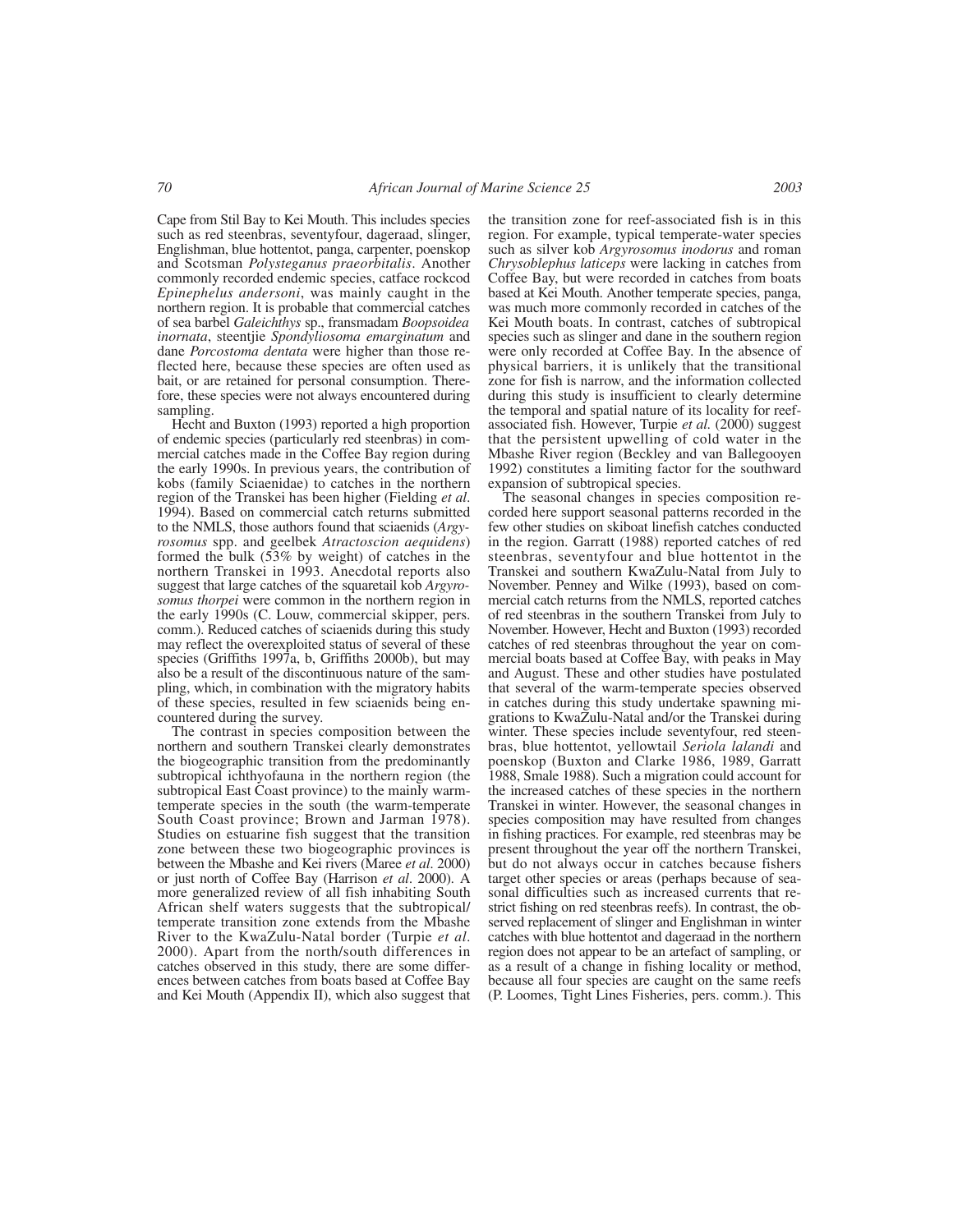indicates that the seasonal appearance of blue hottentot and dageraad in the northern Transkei is "real". An intensive survey, based on more regular and more frequent inspections of catches from the Transkei is required to resolve whether the observed seasonal changes in catch composition are because of changes in targeting or actual changes in abundance. Part of such a survey would require collection of information on depth and locality of catches.

Despite relatively good knowledge of the regulations, particularly in the case of commercial fishers, and the stated belief in them by both commercial and recreational fishers, compliance among skiboat fishers in the Transkei is generally poor. This can be ascribed to the lack of enforcement of fisheries regulations in the Transkei, particularly in areas where Ezemvelo KwaZulu-Natal Wildlife staff are not active. A similar conclusion was reached for the shore-fishery in that region (Mann *et al.* 2003). Other contributory factors are the incentive for commercial crew in the northern region to retain undersized fish for sale in local markets, and the existence of good fishing reefs in the Mkambati Reserve, an area closed to skiboat fishing. The relatively high compliance (64%) by commercial fishers with bag limits in comparison with the other regulations stems from the fact that only two species (poenskop and red steenbras) are affected by this regulation.

Based on NMLS returns (in terms of number of annual launches per boat), annual catch quantities and catch rates are substantially lower than estimates obtained during this survey. Under-reporting has also been found in surveys of commercial linefish catches in other areas of South Africa (Penney 1997, Sauer *et al.* 1997). For example, Sauer *et al*. (1997) suggested that reported commercial catches of slinger in Kwa-Zulu-Natal underestimated actual catches by about one-third. The phenomenon of under-reporting is a result of the non-enforcement of the permit condition requiring returns to be submitted, and also stems from a reluctance by commercial skippers to provide accurate statistics for fear of having their catches limited, or incurring heavier taxes. Although many species recorded in the survey were reported in catch returns to the NMLS, estimates of the relative contributions of the species to catches differed between the two approaches, particularly in the northern region.

The disparities in catch composition between survey results and NMLS reports are partly a function of the discontinuous nature of sampling, and also because sampling frequencies were low, particularly in the southern region. However, it is likely that inaccurate reporting by skippers also plays a large role. In general, it may be deduced that many of the less commonly caught species are not reported by skippers, probably

because these fish are not considered important. This has particular importance for monitoring of catches on the east coast of South Africa, where species diversity is considerably higher than in the Southern Cape. The complete absence of blue hottentot from NMLS catches in the northern region is concerning, because this was the second most commonly caught species according to the survey. This indicates that the information on the NMLS is substantially flawed for this region. On further enquiry, one of the commercial permit-holders who operates several boats in the area was adamant that he was reporting catches of blue hottentot, but the NMLS did not reflect this, for reasons that are not clear. Although under-reporting on the NMLS has been recognized (Sauer *et al*. 1997), the system is sometimes assumed to provide a useful means of assessing catch composition. However, the disparities between NMLS data and data obtained in this survey raise questions as to the usefulness of the NMLS information even for these types of analyses, particularly in areas of high species diversity, and highlights the necessity for regular independent monitoring of commercial catches.

Analysis of daily bag frequencies suggests that, for the species examined, the bag limits applicable at the time of the survey were rarely attained. The bag frequencies presented (Table IX) are likely to be inflated as a result of restricting the analysis to positive outings for the species in question, i.e. a higher proportion of zero catches is likely. More detailed interpretation of these results requires information on targeting to refine estimates of success in attaining bag limits. However, catches of two of the species on the critical list (seventyfour and poenskop) were above the bag limit for these species on 8 and  $\overline{5}\%$  of sampled fisher outings for northern Transkei commercials and southern Transkei recreationals respectively.

Many of the species caught in the Transkei region possess one or more life-history characteristics (slow growth, late maturity, sex change, forming of aggregations) that render them vulnerable to overfishing (Mann 2000), and several species are already overexploited, e.g. slinger (Punt *et al.* 1993), dageraad (Buxton 1992), seventyfour (Chale-Matsau *et al*. 2001), red steenbras (Penney and Wilke 1993), Scotsman (Garratt *et al*. 1994), poenskop (Buxton and Clarke 1989), kob (Griffiths 1997a, b) and geelbek (Griffiths 2000b). Combined with the poor compliance and minimal enforcement of regulations in the area, the long-term prognosis for the skiboat fishery is not good. Compliance with fisheries regulations in the Transkei needs to be radically improved, and it can be achieved via the establishment of effective management at key skiboat launch sites. As well as undertaking law en-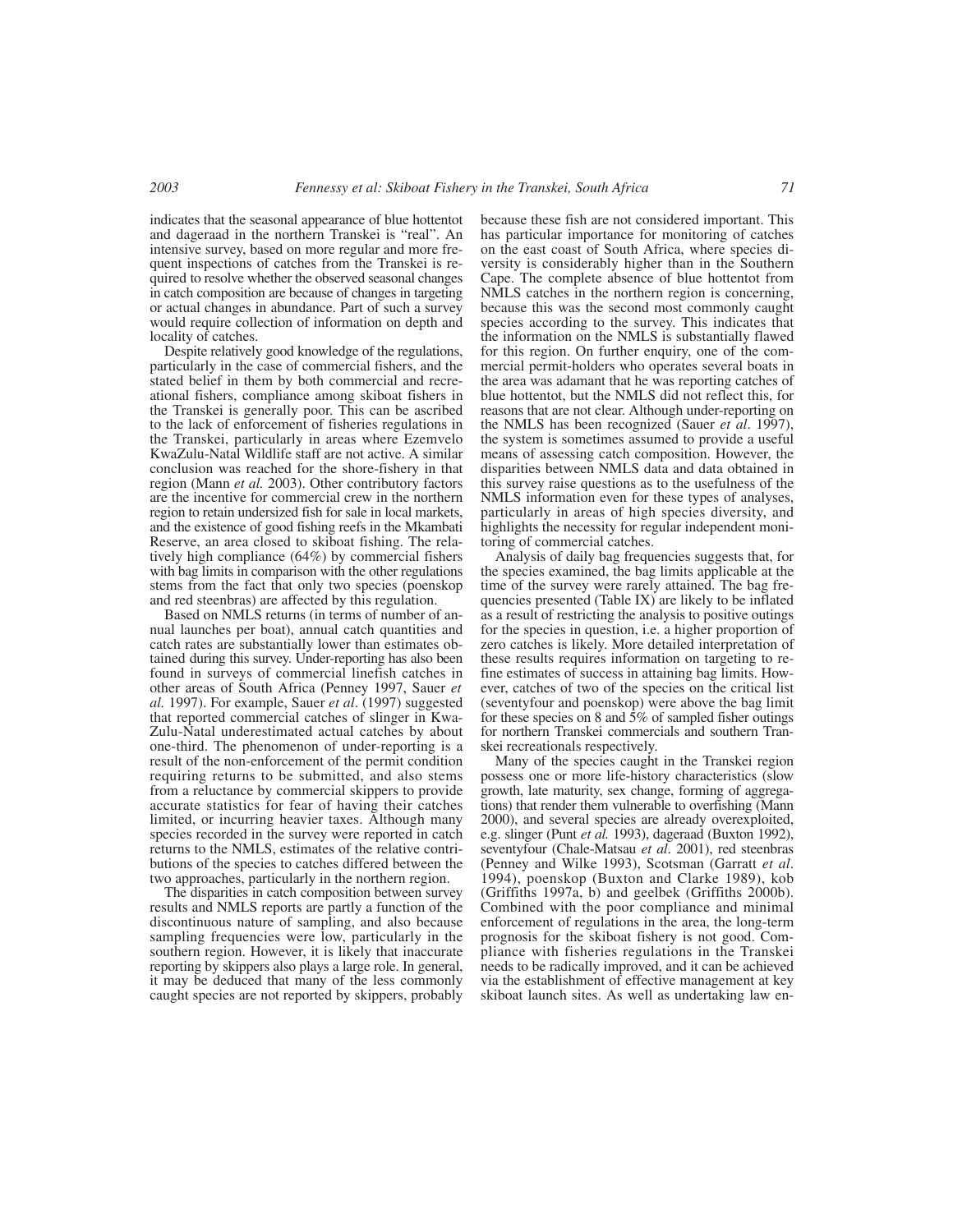forcement, management personnel need to collect basic information on effort, catch composition and size structure of catches. Consideration should also be given to reviewing the number of launch sites in the area, in order to rationalize access to offshore reefs and to effectively plan a compliance and monitoring programme.

As an alternative, but preferably in conjunction with the above improvements in management, urgent attention must be devoted to considering the establishment of an effective marine protected area for linefish species in Transkei waters. The existing marine reserves at Mkambati, Hluleka and Dwesa are currently ineffective, because they are not policed and therefore do not provide protection for endemic linefish from South Africa. Effective marine protected areas can reduce fishing mortality and are simpler to police than a suite of species-specific regulations such as closed seasons and size/bag limits. To date, the latter forms of legislation have been largely unsuccessful in preventing overexploitation of many linefish species in South Africa (Griffiths 1997c, Penney *et al*. 1999). This study has shown that substantial catches of species on the specially protected or critical exploitation list (red steenbras, poenskop and seventyfour) are made in the Transkei region at times. An effective marine protected area in the Transkei region would therefore not only assist in the conservation of these and other endemic linefish, but would also include a priority area for coastal diversity (Turpie *et al*. 2000). The siting of such a protected area needs to be thoroughly investigated for it to be effective and to provide maximum benefit. An initiative that is currently underway to establish a marine protected area in the Transkei region (Mann 1998) will provide further background.

#### **ACKNOWLEDGEMENTS**

The cooperation of both commercial and recreational skiboat fishers is gratefully appreciated. Thanks are due to Messrs P. Loomes (Tight Lines Fisheries), R. Louw and C. Louw, and the late P. Kolenda (Inyoni Fisheries) from the Margate/Port Edward area, as well as Messrs G. Meyers from Kei Mouth and the late L. Fourie from Coffee Bay. Mr S. L. Brouwer of Marine & Coastal Management (MCM) provided additional data from the South-Eastern Cape. MCM, the South African Association for Marine Biological Research and the Department of Ichthyology and Fisheries Science (Rhodes University) provided funding and logistic support for the project.

# **LITERATURE CITED**

- BECKLEY, L. E. and R. C. VAN BALLEGOOYEN 1992 Oceanographic conditions during three ichthyoplankton surveys of the Agulhas Current in 1990/91. In *Benguela Trophic Functioning*. Payne, A. I. L., Brink, K. H., Mann, K. H. and R. Hilborn (Eds). *S. Afr. J. mar. Sci.* **12**: 83–93.
- BROUWER, S. L. 2002 Catch and effort of the shore and skiboat linefisheries along the South African Eastern Cape coast. *S. Afr. J. mar. Sci.* **24**: 341–345.
- BROUWER, S. L., MANN, B. Q., LAMBERTH, S. J., SAUER,<br>W. H. H. and C. ERASMUS 1997 A survey of the South<br>African shore-angling fishery. S. Afr. J. mar. Sci. 18. 165–177.<br>BROWN, A. C. and N. [G.] JARMAN 1978 Coastal mari
- **2**. Werger, M. J. A. (Ed.). The Hague; W. Junk: 1241–1277.
- BUXTON, C. D. 1992 The application of per-recruit models to two South African sparid reef species, with special consider-
- ation of sex change. *Fish. Res.* **15**: 1–16. BUXTON, C. D. and J. R. CLARKE 1986 Age, growth and feeding of the blue hottentot *Pachymetopon aeneum* (Pisces: Sparidae) with notes on reproductive biology. *S. Afr. J. Zool.* **21**(1): 33–38.
- BUXTON, C. D. and J. R. CLARKE 1989 The growth of *Cymatoceps nasutus* (Teleostei: Sparidae), with comments on diet and reproduction. *S. Afr. J. mar. Sci.* **8**: 57–65. CHALE-MATSAU, J. R., GOVENDER, A. and L. E. BECKLEY
- 2001 Age growth and retrospective stock assessment of an economically extinct sparid fish, *Polysteganus undulosus*, from South Africa. *Fish. Res.* **51**: 87–92.
- FIELDING, P. J., ROBERTSON, W. D., DYE, A. H., TOMALIN, B. J., VAN DER ELST, R. P., BECKLEY, L. E., MANN, B. Q., BIRNIE, S., SCHLEYER, M. H. and T. A. LASIAK 1994 — Transkei Coastal Fisheries Resources. *Spec. Publ.*
- *oceanogr. Res. Inst. S. Afr.* **3**: 175 pp. GARRATT, P. A. 1988 Notes on seasonal abundance and spawning of some important offshore linefish in Natal and Transkei waters, southern Africa. *S. Afr. J. mar. Sci.* **7**: 1–8.
- GARRATT, P. A., BIRNIE, S. L. and S. A. CHATER 1994 The fishery for Englishman *Chrysoblephus anglicus* and Scotsman *Polysteganus praeorbitalis* (Pisces: Sparidae) in Natal, South Africa, with notes on their biology. Unpublished Report, Oceanographic Research Institute, South Africa **96**: 25 pp.
- GRIFFITHS, M. H. 1997a Management of South African dusky kob *Argyrosomus japonicus* (Sciaenidae) based on
- per-recruit models. *S. Afr. J. mar. Sci.* **18**: 213–228.<br>GRIFFITHS, M. H. 1997b The application of per-recruit models<br>to *Argyrosomus inodorus*, an important South African sciaenid fish. *Fish. Res.* **30**: 103–115.
- GRIFFITHS, M. H. 1997c Towards a management plan for the South African linefishery. In *Management and Monitoring of the South African Marine Linefishery.* Penney, A. J., Griffiths, M. H. and C. G. Attwood (Eds). *SANCOR. Occ. Rep.* **3**:  $3-14$ .<br>**GRIFFITHS, M. H. 2000a** –
- Long-term trends in catch and effort of commercial linefish off South Africa's Cape Province:
- snapshots of the 20th century. *S. Afr. J. mar. Sci.* **22**: 81–110. GRIFFITHS, M. H. 2000b *Atractoscion aequidens*. In *Southern African Marine Linefish Status Reports.* Mann, B. Q. (Ed.). *Spec. Publ*. *oceanogr. Res. Inst. S. Afr.* **7**: 83–84.
- HARRISON, T. D., COOPER, J. A. G. and A. E. L. RAMM 2000 State of South African estuaries: geomorphology, ichthyofauna, water quality and aesthetics. State of the Environment Series Report **2**. Department of Environmental
- Affairs and Tourism: 127 pp. HECHT, T. and C. D. BUXTON 1993 Catch trends in the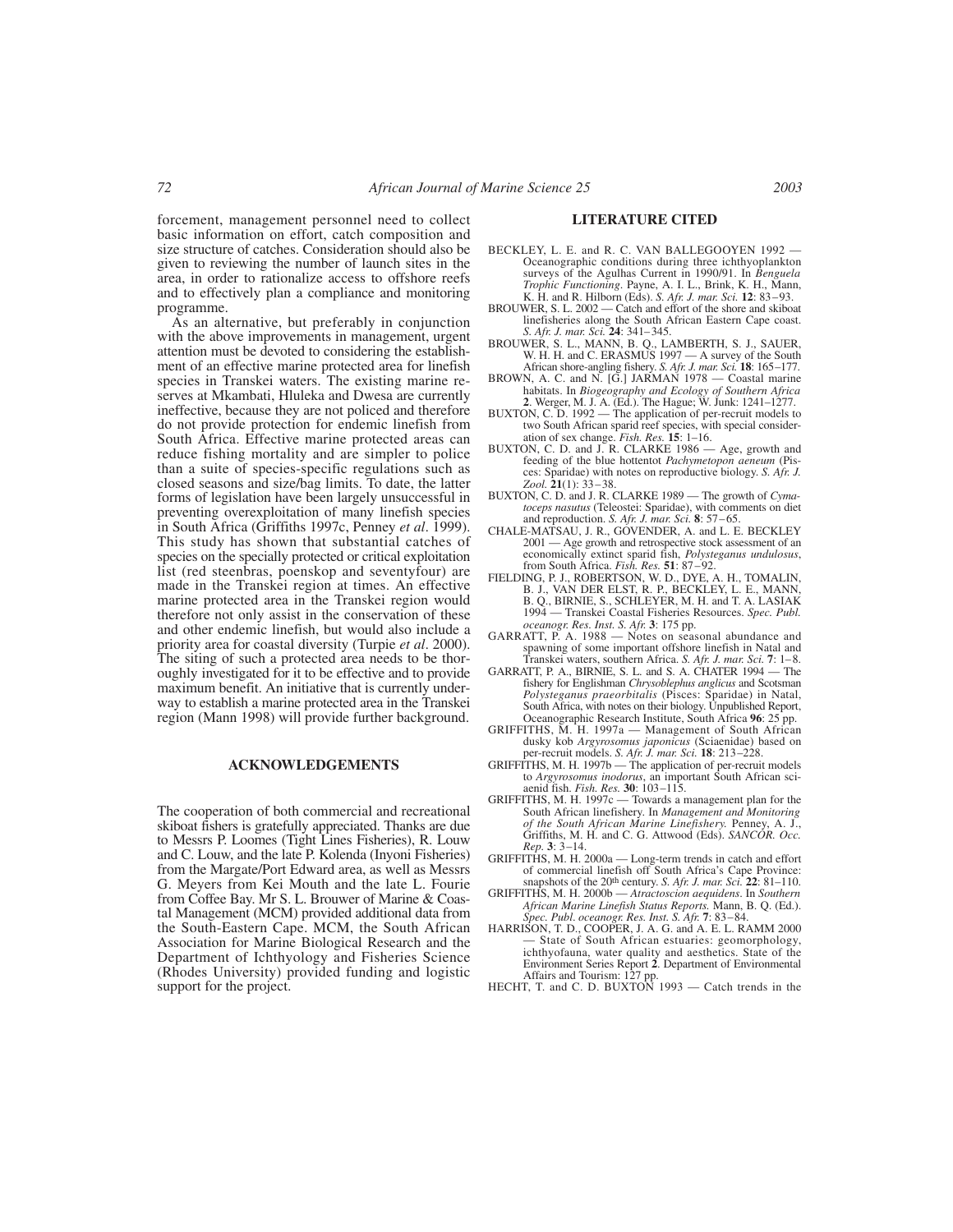Transkei commercial fishery. In *Fish, Fishers and Fisheries*. *Proceedings of the Second South African Marine Linefish Symposium*, *Durban, October 1992.* Beckley, L. E. and R. P. van der Elst (Eds). *Spec. Publ. oceanogr. Res. Inst. S. Afr.* **2**: 127–133.

- LAMBERTH, S. J., SAUER, W. H. H., MANN, B. Q., BROUWER, S. L., CLARK, B. M. and C. ERASMUS 1997 The status of the South African beach-seine and gill-net fisheries. *S. Afr. J. mar. Sci.* **18**: 195–202.
- MANN, B. Q. 1998 A draft proposal for the establishment of a marine protected area on the southern KwaZulu-Natal and northern Transkei coast. Unpublished Report, Oceanographic Research Institute, South Africa **153**: 21 pp.
- MANN, B. Q. 2000 *Southern African Marine Linefish Status Reports*. *Spec. Publ. oceanogr. Res. Inst. S. Afr.* **7**: 257 pp.
- MANN, B. Q., SCOTT, G. M., MANN-LANG, J. B., BROUWER, S. L., LAMBERTH, S. J., SAUER, W. H. H. and C. ERASMUS 1997a — An evaluation of participation in and management of the South African spearfishery. *S. Afr. J. mar. Sci.* **18**: 179–193.
- MANN, B. O., BECKLEY, L. E. and R. P. VAN DER ELST 1997b — Evaluation of linefishery participation and management along the KwaZulu-Natal coast. Unpublished Report, Oceanographic Research Institute, South Africa 134: 17
- MANN, B. Q., McDONALD, A. M., SAUER, W. H. H. and T. HECHT 2003 — Evaluation of participation in and management of the Transkei shore linefishery. *Afr. J. mar. Sci.* **25**: 79–97.
- MAREE, R. C., WHITFIELD, A. K. and A. J. BOOTH 2000 Effect of water temperature on the biogeography of South African estuarine fishes associated with the subtropical/ warm temperate subtraction zone. *S. Afr. J. Sci.* **96**: 184–188.
- PENNEY, A. J. 1997 The National Marine Linefish System: a

decade in review. In *Management and Monitoring of the South African Marine Linefishery.* Penney, A. J., Griffiths, M. H. and C. G. Attwood (Eds) *SANCOR Occ. Rep.* **3**: 23–50.

- PENNEY, A. J. and C. WILKE 1993 The red steenbras: a species under siege? In *Fish, Fishers and Fisheries*. *Proceedings* of the Second South African Marine Linefish Symposium,<br>Durban, October 1992. Beckley, L. E. and R. P. van der<br>Elst (Eds). Spec. Publ. oceanogr. Res. Inst. S. Afr. 2: 32–35.<br>PENNEY, A. J., MANN-LANG, J. B., VAN DER ELST, R.
- C. G. WILKE 1999 Long-term trends in catch and effort in the KwaZulu-Natal nearshore linefisheries. *S. Afr. J. mar. Sci.* **21**: 51–76.
- PUNT, A. E., GARRATT, P. A. and A. GOVENDER 1993 On an approach for applying per-recruit methods to a protogynous hermaphrodite, with an illustration for the slinger *Chrysoblephus puniceus* (Pisces: Sparidae). *S. Afr. J. mar. Sci.* **13**:  $109 - 119$
- SAUER, W. H. H., PENNEY, A. J., ERASMUS, C., MANN, B. Q., BROUWER, S. L., LAMBERTH, S. J. and T. J. STEWART 1997 — An evaluation of attitudes and responses to monitoring and management measures for the South African boat-based linefishery. *S. Afr. J. mar. Sci.* **18**: 147–163.
- SMALE, M. J. 1988 Distribution and reproduction of the reef fish *Petrus rupestris* (Pisces: Sparidae) off the coast of South Africa. *S. Afr. J. Zool*. **23**(4): 272–287.
- TURPIE, J. K., BECKLEY, L. E. and S. M. KATUA 2000 Biogeography and the selection of priority areas for conservation of South African coastal fishes. *Biol. Conserv.* **92**: 59–72.
- VAN DER ELST, R. P. and F. ADKIN (Eds) 1991 Marine linefish. Priority species and research objectives in southern Africa. *Spec. Publ. oceanogr. Res. Inst. S. Afr.* **1**: 132 pp.
- ZAR, J. H. 1974 *Biostatistical Analysis.* Englewood Cliffs, New Jersey; Prentice-Hall: xiv + 620 pp.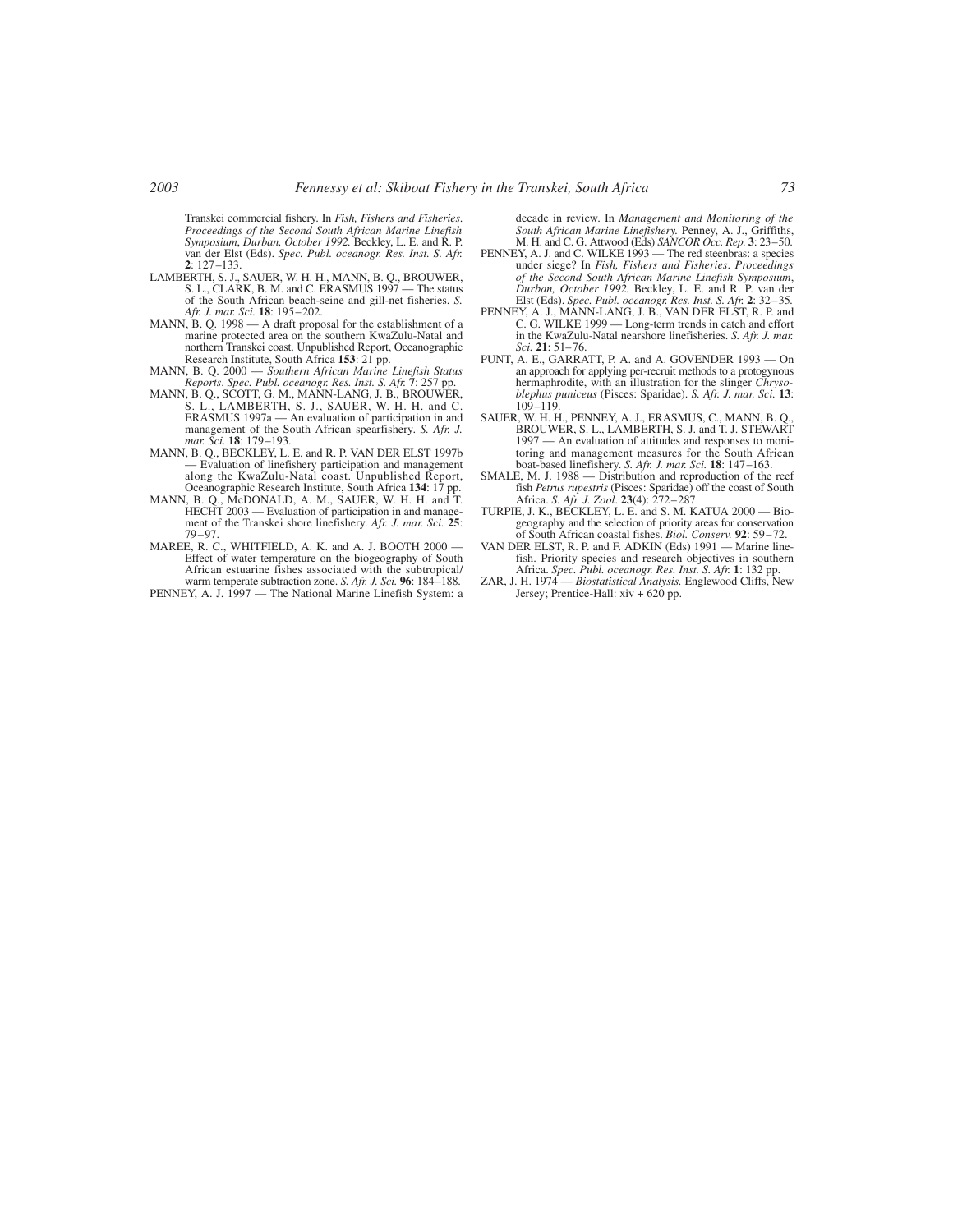# **APPENDIX I**

# **Transkei skiboat skipper questionnaire**

Questionnaire no. \_\_\_\_\_

# **Transkei commercial and recreational boat fishing questionnaire**

# **Section A: (to be completed by interviewer)**

| Locality: Date: Date: Time: Boat Reg No:                                                                                                     |                               |                                                          |                  |             |                                    |
|----------------------------------------------------------------------------------------------------------------------------------------------|-------------------------------|----------------------------------------------------------|------------------|-------------|------------------------------------|
| Own boat? YES/NO<br>Boat type:<br>Deckboat<br>Skiboat<br>Inflatab<br><b>FW/Est</b>                                                           | 1<br>$\overline{2}$<br>3<br>4 | Commercial<br>Semi-commercial<br>Charter<br>Recreational | A<br>B<br>C<br>D | Bait:       | Sardine<br>Squid<br>Prawn<br>Other |
| Number of rods: Number of crew: Crew composition: 1                                                                                          |                               |                                                          |                  | 2<br>М<br>F | 3<br>$\overline{4}$                |
| Section B: (Catch and effort – Skipper interview)                                                                                            |                               |                                                          |                  |             |                                    |
|                                                                                                                                              |                               |                                                          |                  |             |                                    |
|                                                                                                                                              |                               |                                                          |                  |             |                                    |
|                                                                                                                                              |                               |                                                          |                  |             |                                    |
| What type of fish were you targeting (list 3 main species)?                                                                                  |                               |                                                          |                  |             |                                    |
|                                                                                                                                              |                               |                                                          |                  |             |                                    |
| last 12 months?                                                                                                                              |                               |                                                          |                  |             |                                    |
| Which fishing club do you belong to?                                                                                                         |                               |                                                          |                  |             |                                    |
|                                                                                                                                              |                               |                                                          |                  |             |                                    |
| Section C: (Attitude to management)                                                                                                          |                               |                                                          |                  |             |                                    |
| Which of the following regulations, in your opinion, are effective in managing our fish stocks? YES/NO                                       |                               |                                                          |                  |             |                                    |
| Minimum size limits? ___________ Bag limits? ___________ Closed seasons? __________ Marine Reserves _________                                |                               |                                                          |                  |             |                                    |
| Ever kept undersized fish? _________ More than your bag limit? ________ Kept fish in a closed season? _______<br>Fished in a marine reserve? |                               |                                                          |                  |             |                                    |
| (Recreationals) Have you ever sold your catch? _____ Do you think you should be allowed to sell your catch?                                  |                               |                                                          |                  |             |                                    |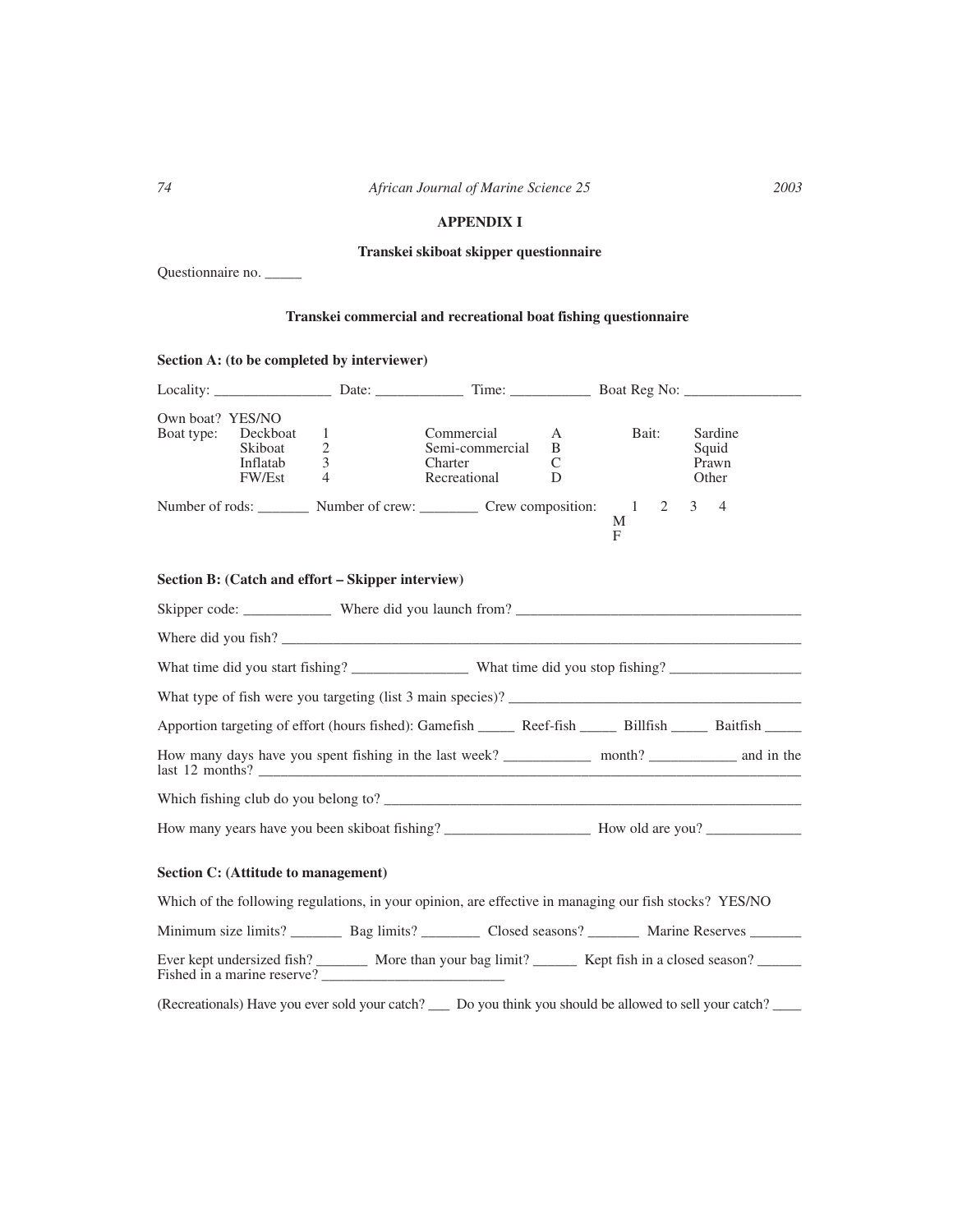# *2003 Fennessy et al: Skiboat Fishery in the Transkei, South Africa 75*

Target 1 Target 2

Species: Minimum size: Bag limit: Closed season:

Has your catch ever been inspected? YES/NO If YES, how often in the last 12 months? \_\_\_ Where? \_\_\_\_\_\_\_\_\_\_\_

While fishing have you ever reached your bag limit? YES/NO. If YES, specify for which species  $\Box$  and how often?  $\Box$ 

# **Section D: (Economics)**

What is your occupation? (write in detail) \_\_\_\_\_\_\_\_\_\_\_\_\_\_\_\_\_\_\_\_\_\_\_\_\_\_\_\_\_\_\_\_\_\_\_\_\_\_\_\_\_\_\_\_\_\_\_\_\_\_\_\_\_\_

If unemployed/retired, what was your last occupation? \_\_\_\_\_\_\_\_\_\_\_\_\_\_\_\_\_\_\_\_\_\_\_\_\_\_\_\_\_\_\_\_\_\_\_\_\_\_\_\_\_\_\_

Where do you live?  $\_\_$ 

Ē

Are you on an overnight, weekend or longer trip/holiday? (i.e. staying away from home) YES/NO

| How many people came with you on this trip? ____________ How many of this group will be fishing? _______ |  |  |  |  |  |  |  |  |
|----------------------------------------------------------------------------------------------------------|--|--|--|--|--|--|--|--|
|                                                                                                          |  |  |  |  |  |  |  |  |
|                                                                                                          |  |  |  |  |  |  |  |  |
|                                                                                                          |  |  |  |  |  |  |  |  |
|                                                                                                          |  |  |  |  |  |  |  |  |
|                                                                                                          |  |  |  |  |  |  |  |  |
| What method of transport did you use (describe vehicle type, cc)                                         |  |  |  |  |  |  |  |  |
|                                                                                                          |  |  |  |  |  |  |  |  |
| How much did you spend this outing on:                                                                   |  |  |  |  |  |  |  |  |
|                                                                                                          |  |  |  |  |  |  |  |  |
|                                                                                                          |  |  |  |  |  |  |  |  |
| What is the estimated value of your skiboating equipment? (what would they sell it for?)                 |  |  |  |  |  |  |  |  |
|                                                                                                          |  |  |  |  |  |  |  |  |
|                                                                                                          |  |  |  |  |  |  |  |  |
| Do you use your vehicle exclusively for towing your boat? _______________________                        |  |  |  |  |  |  |  |  |

Ē,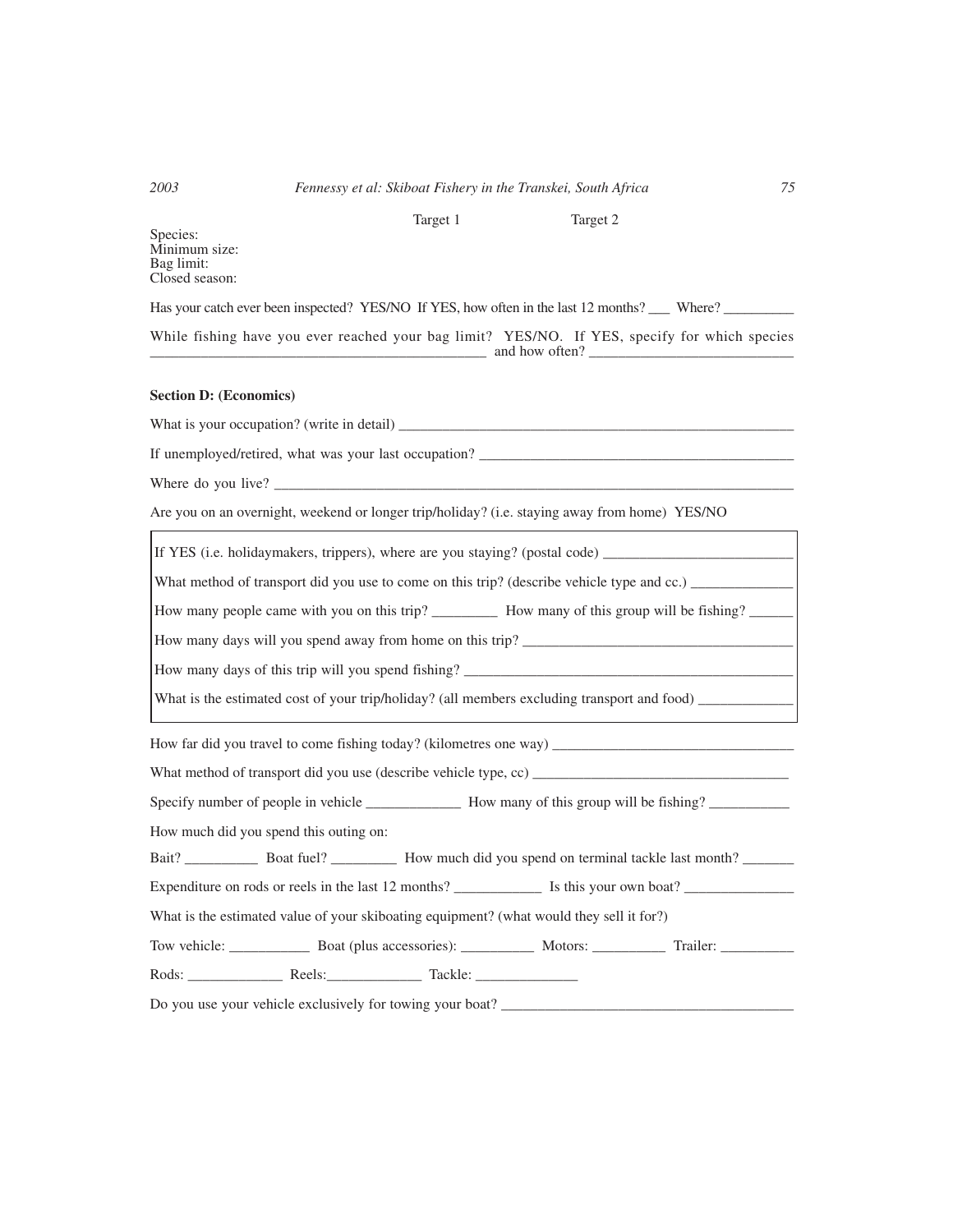| 76 | African Journal of Marine Science 25 | 2003 |
|----|--------------------------------------|------|
|    |                                      |      |

What do you spend on maintenance (include storage, safety gear, club fees etc.) of your skiboat per year?

| Why<br>VO <sub>1</sub><br>.<br>dc | HOP<br>_________ | ____________ |  |
|-----------------------------------|------------------|--------------|--|
| Other<br>.                        |                  |              |  |
|                                   |                  |              |  |

What will you do with your catch? Eat \_\_\_\_ Give away \_\_\_\_ Release \_\_\_\_ Sell \_\_\_ Other (specify) \_\_\_\_\_\_\_\_\_\_\_\_\_

# **COMMERCIALS**

| How many crew do you employ?<br>How much do you pay your crew per person per month?  |
|--------------------------------------------------------------------------------------|
| Do you ever take charters? YES/NO If YES, how many times in the last 12 months?      |
| On average, how many fishermen/divers do you take?<br>What do you charge per person? |

# **Section E (general)**

Have you ever caught a tagged fish? YES/NO If YES, what happened to the tag? (specify) \_\_\_\_\_\_\_\_\_\_\_\_

Has fishing deteriorated over the years? YES/NO If YES, what is the cause of this decline?

Pollution \_\_\_\_\_\_\_\_\_\_ Siltation \_\_\_\_\_\_\_\_\_ Seine-netting \_\_\_\_\_\_\_\_ Gillnetting \_\_\_\_\_\_\_\_ Trawling \_\_\_\_\_\_ General overfishing \_\_\_\_\_\_\_\_\_ Commercial overfishing \_\_\_\_\_\_\_\_\_\_\_\_\_\_ Other (specify) \_\_\_\_\_\_\_\_\_\_\_\_\_\_\_

(Recreationals) Would you be prepared to pay for a marine angling licence to provide funds for fisheries conservation?

YES/NO (Give reason for answer) \_\_\_\_\_\_\_\_\_\_\_\_\_\_\_\_\_\_\_\_\_\_\_\_\_\_\_\_\_\_\_\_\_\_\_\_\_\_\_\_\_\_\_\_\_\_\_\_\_\_\_\_\_\_\_\_\_\_\_

If **YES**, how much would you be prepared to pay for a licence of this nature?

Do you participate in any other forms of fishing?

(Attach catch data to this questionnaire)

| Species | Number | Total length |
|---------|--------|--------------|
|         |        |              |
|         |        |              |
|         |        |              |
|         |        |              |
|         |        |              |
|         |        |              |
|         |        |              |
|         |        |              |
|         |        |              |
|         |        |              |

\* Remember to record discarded species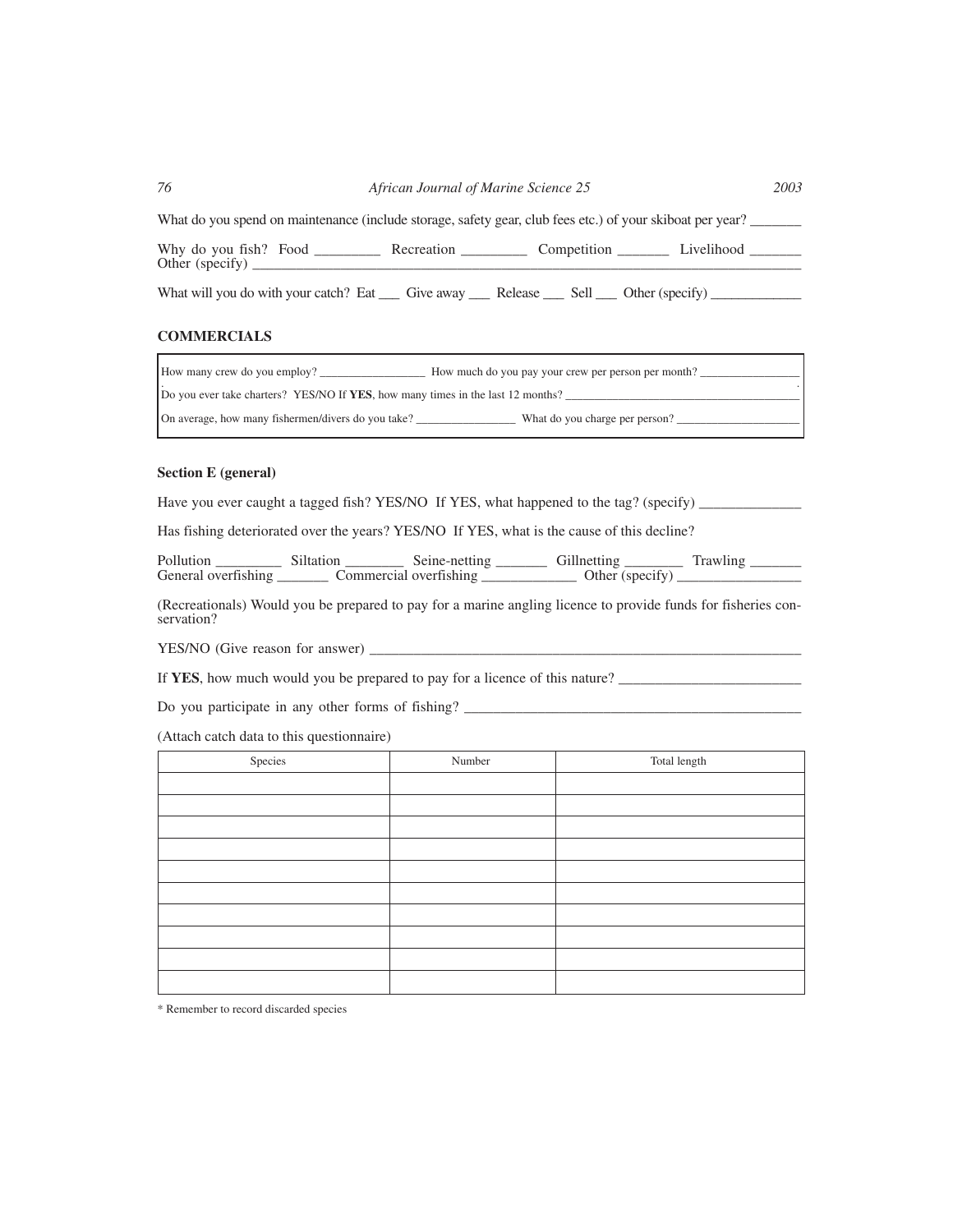# **APPENDIX II**

# **Overall catches of fish retained by skiboats in the northern Transkei, based on survey results**

|                                                             |                                          | Commercial       |                | Recreational   |            | Commercial                    |              | Recreational   |            |
|-------------------------------------------------------------|------------------------------------------|------------------|----------------|----------------|------------|-------------------------------|--------------|----------------|------------|
| Species                                                     | Common name                              | No.              | $\%$           | No.            | $\%$       | Weight<br>(kg)                | $\%$         | Weight<br>(kg) | $\%$       |
| Chrysoblephus puniceus*                                     | Slinger                                  | 2 2 7 8          | 32.5           | 188            | 24.9       | 967                           | 11.7         | 92             | 7.1        |
| Pachymetopon aeneum*                                        | Blue hottentot                           | 2 0 2 0          | 28.8           | 49             | 6.5        | 2 3 9 9                       | 29.0         | 36             | 2.8        |
| Chrysoblephus anglicus*                                     | Englishman                               | 606              | 8.6            | 40             | 5.3        | 741                           | 9.0          | 48             | 3.8        |
| Polysteganus praeorbitalis*                                 | Scotsman                                 | 333<br>294       | 4.8<br>4.2     | 58             | 7.7        | 383<br>255                    | 4.6<br>3.1   | 53<br>29       | 4.2<br>2.3 |
| Cheimerius nufar                                            | Santer<br>Dageraad                       | 253              | 3.6            | 46<br>58       | 6.1<br>7.7 | 452                           | 5.5          | 79             | 6.2        |
| Chrysoblephus cristiceps*<br>Polysteganus coeruleopunctatus | Blueskin                                 | 234              | 3.3            |                |            | 162                           | 2.0          |                |            |
| Epinephelus andersoni*                                      | Catface rockcod                          | 135              | 1.9            | 77             | 10.2       | 303                           | 3.7          | 148            | 11.6       |
| Polysteganus undulosus*                                     | Seventyfour                              | 102              | 1.5            | 1              | 0.1        | 311                           | 3.8          | $\overline{2}$ | 0.2        |
| Polyamblodon germanum*                                      | German                                   | 90               | 1.3            | 15             | 2.0        | 96                            | 1.2          | 13             | 1.0        |
| Epinephelus marginatus                                      | Yellowbelly rockcod                      | 84               | 1.2            | 25             | 3.3        | 442                           | 5.3          | 69             | 5.4        |
| Epinephelus rivulatus                                       | Halfmoon rockcod                         | 82               | 1.2            | 35             | 4.6        | 44                            | 0.5          | 21             | 1.6        |
| Galeichthys sp.*                                            | <b>Barbel</b>                            | 54               | 0.8            | 6              | 0.8        | 67                            | 0.8          | 6              | 0.5        |
| Porcostoma dentata*                                         | Dane                                     | 49               | 0.7            | 3              | 0.4        | 16                            | 0.2          | $\mathbf{1}$   | 0.1        |
| Lethrinus nebulosus                                         | Blue emperor                             | 43               | 0.6            | 10             | 1.3        | 26                            | 0.3          | 5              | 0.4        |
| Cymatoceps nasutus*                                         | Poenskop                                 | 41               | 0.6            | 23             | 3.0        | 363                           | 4.4          | 188            | 14.7       |
| Plectorhinchus chubbi                                       | Dusky rubberlip                          | 39               | 0.6            | 26             | 3.4        | 42                            | 0.5          | 25             | 2.0        |
| Scomber japonicus                                           | Mackerel                                 | 38               | 0.5            | 5              | 0.7        | 32                            | 0.4          | $\overline{2}$ | 0.1        |
| Seriola lalandi                                             | Yellowtail                               | 32               | 0.5            |                |            | 322                           | 3.9          |                |            |
| Petrus rupestris*                                           | Red steenbras                            | 21               | 0.3            |                |            | 460                           | 5.6          |                |            |
| Epinephelus albomarginatus*                                 | White-edged rockcod                      | 21               | 0.3            | 3<br>7         | 0.4        | 36                            | 0.4          | 6<br>9         | 0.4        |
| Dinoperca petersi<br>Scorpaena scrofa                       | Cavebass<br>Largescale scorpionfish      | 14<br>13         | 0.2<br>0.2     |                | 0.9        | 18<br>$\overline{4}$          | 0.2<br>< 0.1 |                | 0.7        |
| Spondyliosoma emarginatum*                                  | Steentjie                                | 12               | 0.2            |                |            | $\overline{4}$                | < 0.1        |                |            |
| Pachymetopon grande*                                        | Bronze bream                             | 12               | 0.2            | 3              | 0.4        | 8                             | < 0.1        | 5              | 0.4        |
| Pomatatomus saltatrix                                       | Elf                                      | 10               | 0.1            |                |            | 3                             | < 0.1        |                |            |
| Argyrosomus thorpei                                         | Squaretail kob                           | 10               | 0.1            |                |            | 13                            | 0.2          |                |            |
| Coryphaena hippurus                                         | Dorado                                   | 10               | 0.1            |                |            | 10                            | 0.1          |                |            |
| Atractoscion aequidens                                      | Geelbek                                  | 10               | 0.1            | $\overline{c}$ | 0.3        | 80                            | 1.0          | 10             | 0.8        |
| Polyprion americanus                                        | Wreckfish                                | 9                | 0.1            |                |            | 48                            | 0.6          |                |            |
| Chrysoblephus lophus*                                       | False Englishman                         | $\boldsymbol{7}$ | < 0.1          | 1              | 0.1        | $\tau$                        | < 0.1        | $\mathbf{1}$   | < 0.1      |
| Etelis coruscans                                            | Ruby snapper                             | $\overline{7}$   | < 0.1          |                |            | 28                            | 0.3          |                |            |
| Umbrina ronchus                                             | Slender baardman                         | $\boldsymbol{7}$ | < 0.1          |                |            | 9                             | 0.1          |                |            |
| Argyrosomus japonicus                                       | Dusky kob                                | $\tau$           | < 0.1          |                |            | 73                            | 0.9          |                |            |
| Diplodus cervinus hottentotus*                              | Zebra                                    | 6                | < 0.1          | 3              | 0.4        | 5                             | < 0.1        | 3              | 0.2        |
| Bodianus perditio                                           | Saddle-back hogfish                      | 5<br>3           | < 0.1<br>< 0.1 | $\overline{c}$ | 0.3        | 3<br>$\overline{2}$           | < 0.1        | $\mathfrak{D}$ | 0.1        |
| Parupeneus indicus                                          | Black-saddle goatfish<br>Ribbed tilefish |                  | < 0.1          |                |            |                               | < 0.1        |                |            |
| Branchiostegus doliatus*<br>Epinephelus poecilonotus        | Dot-dash rockcod                         | $\frac{2}{2}$    | < 0.1          |                |            | $\overline{2}$                | < 0.1        |                |            |
| Boopsoidea inornata*                                        | Fransmadam                               | $\overline{c}$   | < 0.1          | 1              | 0.1        |                               |              |                |            |
| Lethrinus olivaceus                                         | Longnose emperor                         | $\overline{c}$   | < 0.1          |                |            |                               |              |                |            |
| Priacanthus cruentatus                                      | Glass bigeye                             | $\mathbf{1}$     | < 0.1          |                |            |                               |              |                |            |
| Epinephelus chlorostigma                                    | Brownspotted rockcod                     | $\mathbf{1}$     | < 0.1          |                |            |                               |              |                |            |
| Oplegnathus conwayi*                                        | Cape knifejaw                            | $\mathbf{1}$     | < 0.1          |                |            | 3                             | < 0.1        |                |            |
| Rhabdosargus holubi*                                        | Cape stumpnose                           | $\mathbf{1}$     | < 0.1          |                |            |                               |              |                |            |
| Euthynnus affinis                                           | Eastern little tuna                      | 1                | < 0.1          | 12             | 1.6        | 8                             | < 0.1        | 80             | 6.3        |
| Cheilodactylus jessicalenorum*                              | Natal fingerfin                          | $\mathbf{1}$     | < 0.1          |                |            | $\overline{2}$                | < 0.1        |                |            |
| Chrysoblephus gibbiceps*                                    | Red stumpnose                            | $\mathbf{1}$     | < 0.1          |                |            | 6                             | < 0.1        |                |            |
| Thunnus albacares                                           | Yellowfin tuna                           | 1                | < 0.1          |                |            | 9<br>$\overline{\mathcal{L}}$ | 0.1          |                |            |
| Epinephelus flavocaeruleus<br>Scomberomorus commerson       | Yellowtail rockcod<br>King mackerel      | 1                | < 0.1          | 18             | 2.4        |                               | < 0.1        | 324            | 25.3       |
| Epinephelus chabaudi*                                       | Moustache rockcod                        |                  |                | $\mathfrak{2}$ | 0.3        |                               |              | 6              | 0.5        |
| Etrumeus sp.                                                | Round herring                            |                  |                | 35             | 4.6        |                               |              | 6              | 0.4        |
| Sphyraena sp.                                               | Seapike                                  |                  |                | 1              | 0.1        |                               |              | 9              | 0.7        |
| Plectorhinchus playfairi                                    | White-barred rubberlips                  |                  |                | $\mathbf{1}$   | 0.1        |                               |              | 3              | 0.2        |
| Total                                                       |                                          | 7008             |                | 756            |            | 8 2 6 9                       |              | 1 2 8 2        |            |
|                                                             |                                          |                  |                |                |            |                               |              |                |            |

\* denotes endemic species